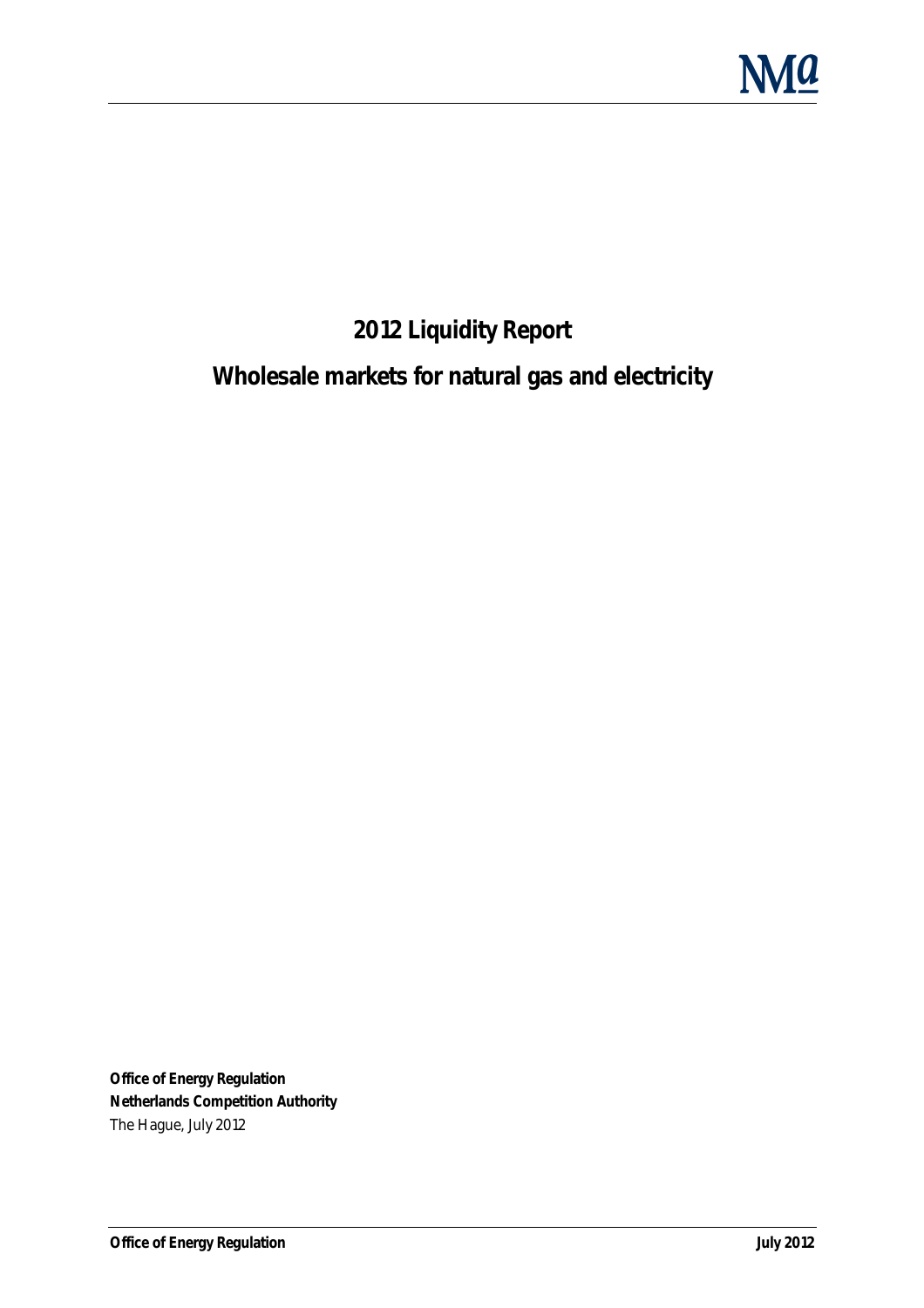### **Foreword**

The 2012 Liquidity Report offers an overview of the developments in liquidity on the wholesale markets for natural gas and electricity in the period of 2009-2011.

What is liquidity? In liquid markets, standard transactions can generally be executed swiftly, and large volumes per transaction can be traded without having an appreciable effect on prices. Liquidity minimizes transaction costs and raises confidence among market participants. That in turn attracts other parties to the market, which further improves liquidity. Liquid trading hubs at the wholesale level are a prerequisite for competitive energy markets which is then also beneficial to social welfare.

Increased liquidity in gas and electricity markets implies that energy prices reflect supply and demand fundamentals better. More accurate energy prices usually lead to more efficient decisions about gas and electricity consumption, and, in addition, send the right signals for investments in infrastructure (production capacity, transport capacity, storage capacity). Liquid trading hubs at wholesale level also mean that new entrants have access to the commodity gas and electricity which increases competition on the retail level.

Why this liquidity report? This report has been drawn up as part of the monitoring duty of the Netherlands Competition Authority (NMa). Because the NMa intends to follow a more thematic approach for its monitoring activities, the wholesale market monitor will no longer be published on an annual basis. This study into liquidity covers the same issues as the chapter on trading hubs in the wholesale market monitor with an aim to explore these subjects in greater detail and more extensively. This enables the NMa to keep a close watch on market developments and, by publishing the report, increase the level of market transparency.

This study into the liquidity of gas and electricity wholesale markets is based on a questionnaire sent out to market participants. Sixty-three participants returned the gas questionnaire, of which 33 filled out the consultative questions (either partial or complete). Thirty-one participants returned the electricity questionnaire, of which 22 filled out the consultative questions (either partial or complete). The NMa used Bloomberg market data and requested data from the APX ENDEX exchange.

Structure of the report. This report covers liquidity on the wholesale gas market in the first chapter and liquidity on the wholesale electricity market in the second chapter. Both chapters have a similar set-up. First an overview is given of developments in traded volumes. These volumes are subdivided into trading hubs (exchange, OTC, bilateral) and traded products (day, month , quarter etc. ahead). Then for each trading hub the development in liquidity for the various traded products are given. The report starts with a summary of its most important findings.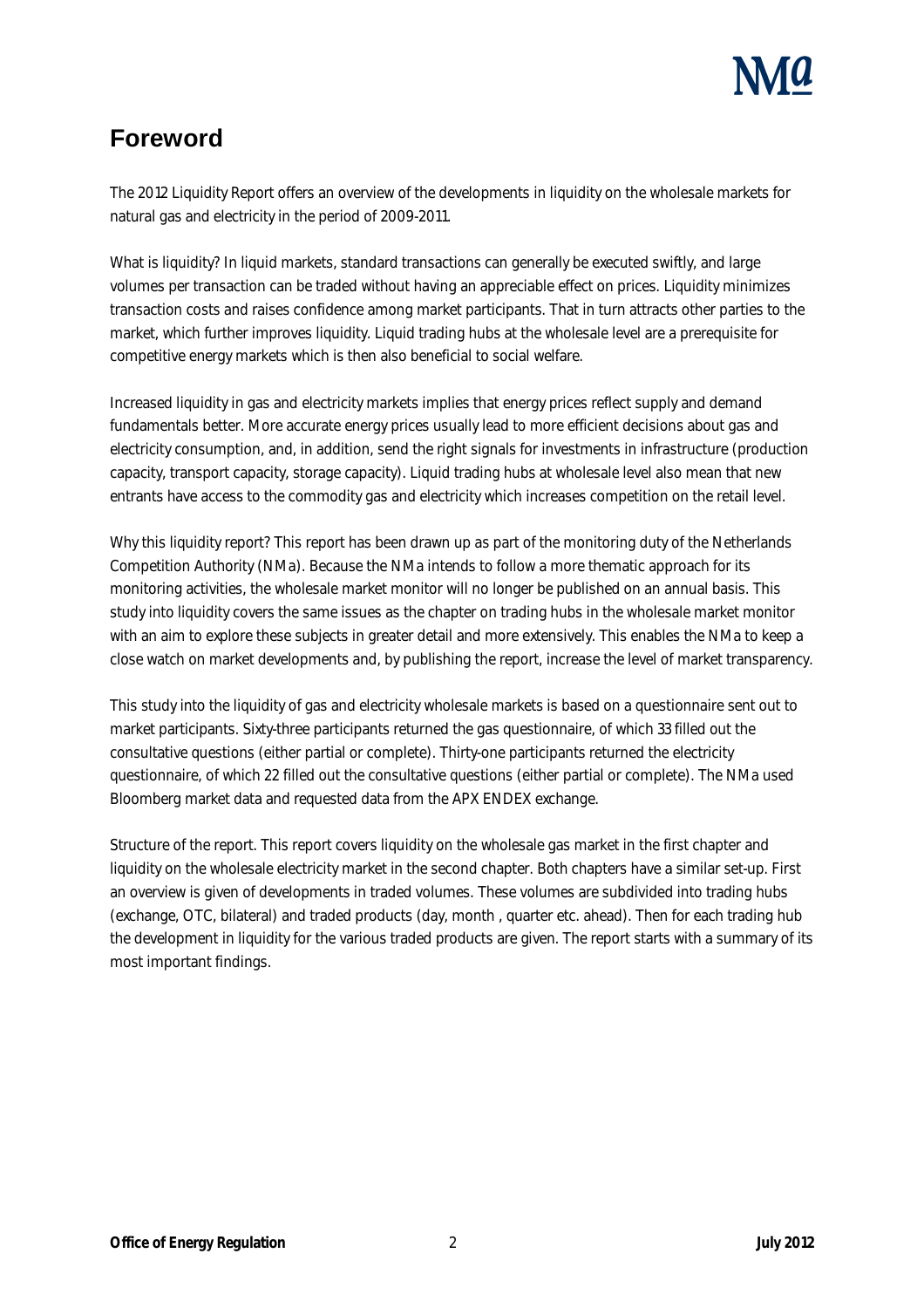

### **Summary**

In 2011, the Dutch wholesale market for natural gas was clearly heading in the right direction. Natural gas is increasingly traded in products with a duration of less than a year. Across the board, all products traded on the TTF clearly indicate an increase in liquidity. On the wholesale electricity market, liquidity levels appear to be stabilizing. Most products indicate values similar to those of last year. One trend that is worth noting is the declining trade in annual products, and, as a result, a decline in total trade volumes in the Netherlands.

#### **Gas**

Liquidity on the Dutch gas market got off to a slow start. It took several years after the introduction of the TTF trading hub before an increase in delivered and traded volumes was clearly visible. Back then the NMa proposed several measures to accelerate the development of liquidity on the TTF. This resulted in the new gas market model with accompanying balancing regime by GTS which came into effect on April 1, 2011. Now the TTF is, in principle, the delivery point of natural gas. Gas delivered on the TTF can be traded again, which should further increase liquidity on the TTF.

Indicators reveal that liquidity on the TTF increased considerably in 2011. Traded volume on gas exchange APX ENDEX has doubled compared with 2010, and OTC trade (through brokers), which involves the highest volumes, experienced unprecedented growth in 2011. A marked trend in 2011 has also been the shift in volumes from annual contracts to quarterly and monthly contracts. Within a calendar year, demand for natural gas can fluctuate greatly because the need for gas among end users, predominantly households, largely depends on the temperature. Increased liquidity in quarterly and monthly contracts is therefore a positive trend. This raises confidence of suppliers (to end users) to buy natural gas on the TTF as an alternative to flexible delivery on the city-gate. The twice-yearly NMa report on trends in the retail market<sup>1</sup> reveals that the offerings of gas prices to end users is starting to diverge. Improved competition in the wholesale market offers more opportunities for suppliers to end users to differentiate themselves from competitors, which should increase competition in the retail market.

The NMa pursues continued development of liquidity on the wholesale gas market. Integration with neighboring markets increases liquidity on the trading hubs, which makes it a cornerstone of NMa's activities. In anticipation of the European-wide introduction of explicit auctions for bundled cross-border capacity, GTS has already launched a pilot on the interconnectors with Germany, approved by the NMa. In addition, the NMa, together with other regulators, is looking at possible options for market-coupling (implicit auctioning of cross-border capacity) for additional welfare benefits. On the domestic market, the NMa will consult with GTS and APX ENDEX to see whether it is feasible and desirable to integrate the bid-price ladder for balancing with the TTF within-day market in order to bundle liquidity for short term products.

#### **Electricity**

l

Compared to the wholesale gas market, trade on the Dutch wholesale electricity market took off at an earlier stage. NMa efforts to increase liquidity are thus primarily aimed at further European market integration. Coupling of the day-ahead markets with neighboring countries has been of critical importance in this process. After the trilateral market coupling with Belgium and France, market coupling with Germany and

 $^{\rm 1}$  Trend Report on Competition and Consumer Confidence in the Energy Market – Second half of 2011, NMa Office of Energy Regulation, March 2012.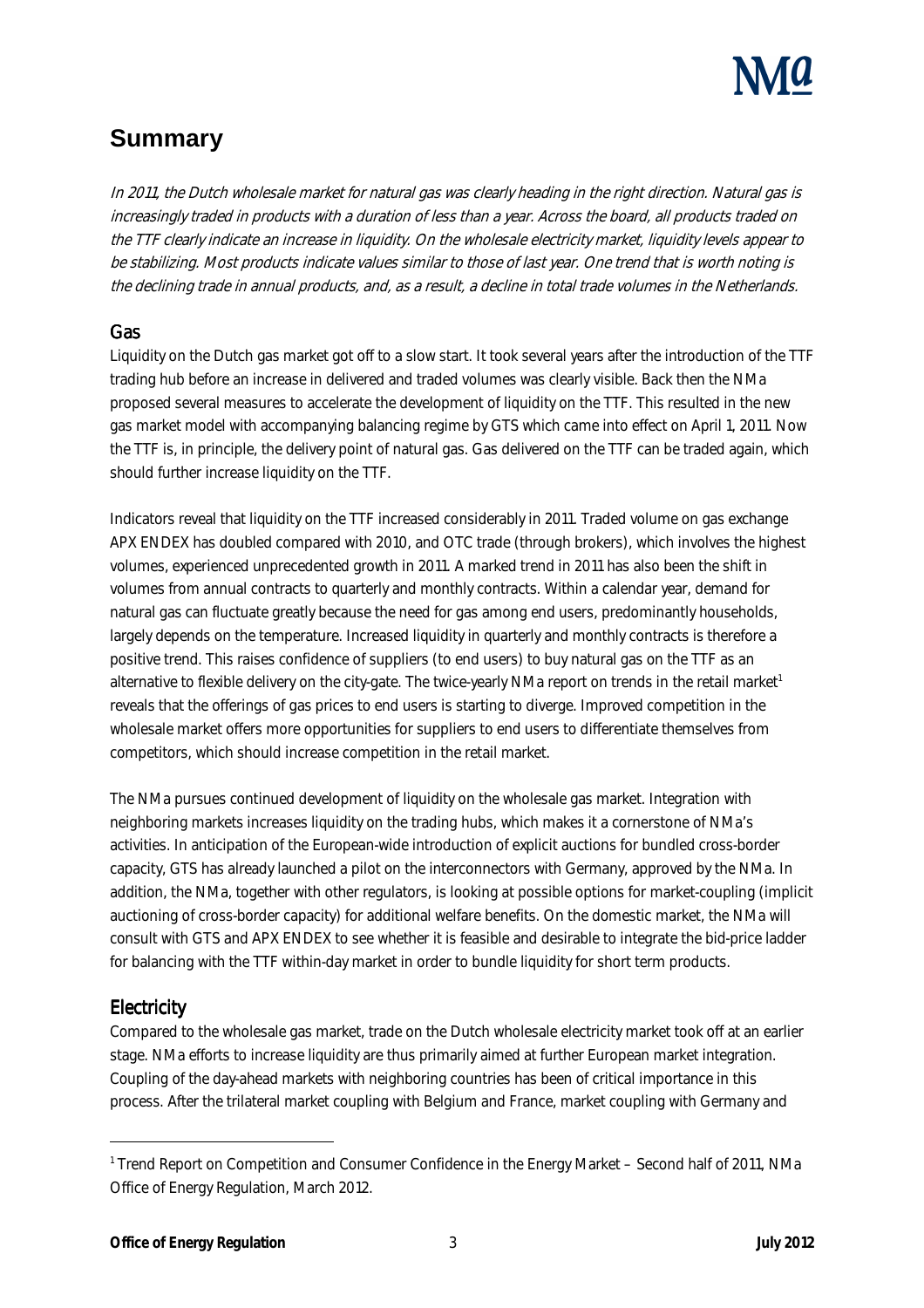

Norway was realized in late 2010 and early 2011 through APX ENDEX and TenneT. In 2011, price convergence occurs 70% of the time between the Netherlands and Belgium, almost 90% of the time with Germany, and about 7% of the time with Norway. Because of congestion on the interconnectors, day-ahead prices in the remaining hours do not converge further.

The level of liquidity on the wholesale electricity market in 2011 is similar to that in previous years. For forward products, price volatility and the bid-ask spread did not change that much in 2011. A remarkable development is that traded volumes in annual contracts decreased considerably. Trading in these types of contracts stems from the need to hedge positions on an annual basis. Traders indicate that liquidity in these contracts concentrates itself in the German wholesale market. Trading in quarterly and monthly contracts, the volumes of which are relatively small, has more or less remained the same. In the Netherlands, demand for electricity does not have a season-related component. Fluctuations in electricity consumption mostly occur throughout the day. Most of the trade is therefore seen involving the day-ahead product of individual hours for the next day. Day-ahead trade volumes on the APX ENDEX energy exchange have increased further. In addition, sensitivity of day-ahead prices for additional demand has somewhat decreased. Liquidity on the electricity spot market therefore slightly improved in 2011, in part because of coupling with energy exchanges in neighboring markets.

The NMa continues to promote further integration of electricity markets in Europe. The next step in market coupling is the transition to a flow-based system, which is projected for mid-2013. Flow-based market coupling takes into account the flow patterns of electricity in the network, as a result of which additional capacity may become available to the market while retaining the network's system integrity. Due to the increasingly important role that renewables play in terms of electricity generation, the NMa aims for an increased liquid cross-border intraday market as well. Furthermore, the NMa, together with other regulators, is looking into an optimal division into price zones for Europe. From a competition point of view, it may be more efficient to define markets according to geographical regions in which limited or no congestion takes place rather than using political borders to demarcate price zones.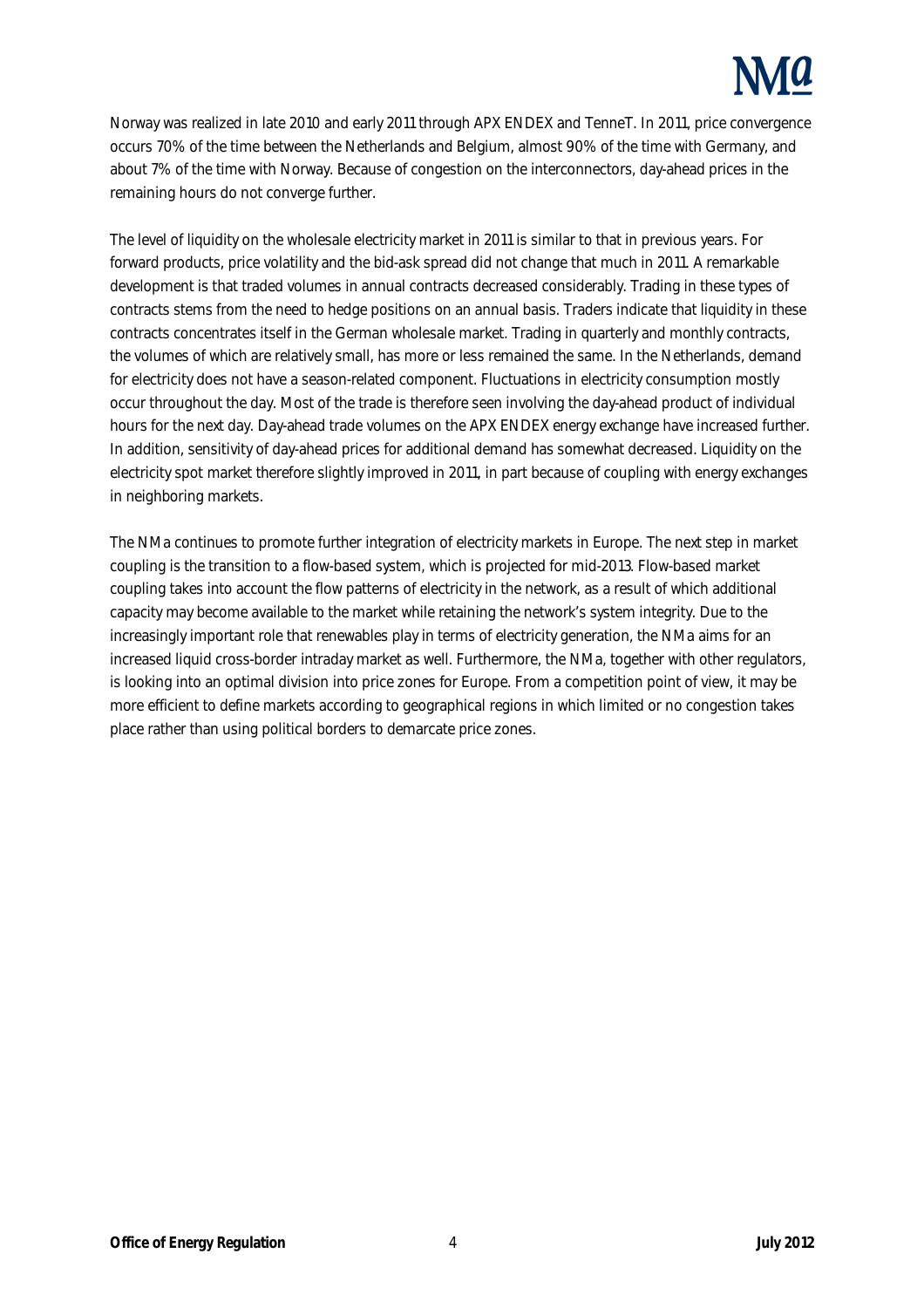

### **Contents**

| $1 \quad$        |  |
|------------------|--|
| 1.1              |  |
| 1.2 <sub>1</sub> |  |
| 1.2.1            |  |
| 1.2.2            |  |
| 1.2.3            |  |
| 1.3              |  |
| 1.3.1            |  |
| 1.3.2            |  |
| 1.3.3            |  |
| 1.4              |  |
| $\boldsymbol{2}$ |  |
| 2.1              |  |
| 2.2              |  |
| 2.2.1            |  |
| 2.2.2            |  |
| 2.2.3            |  |
| 2.3              |  |
| 2.3.1            |  |
| 2.3.2            |  |
| 2.3.3            |  |
| 2.4              |  |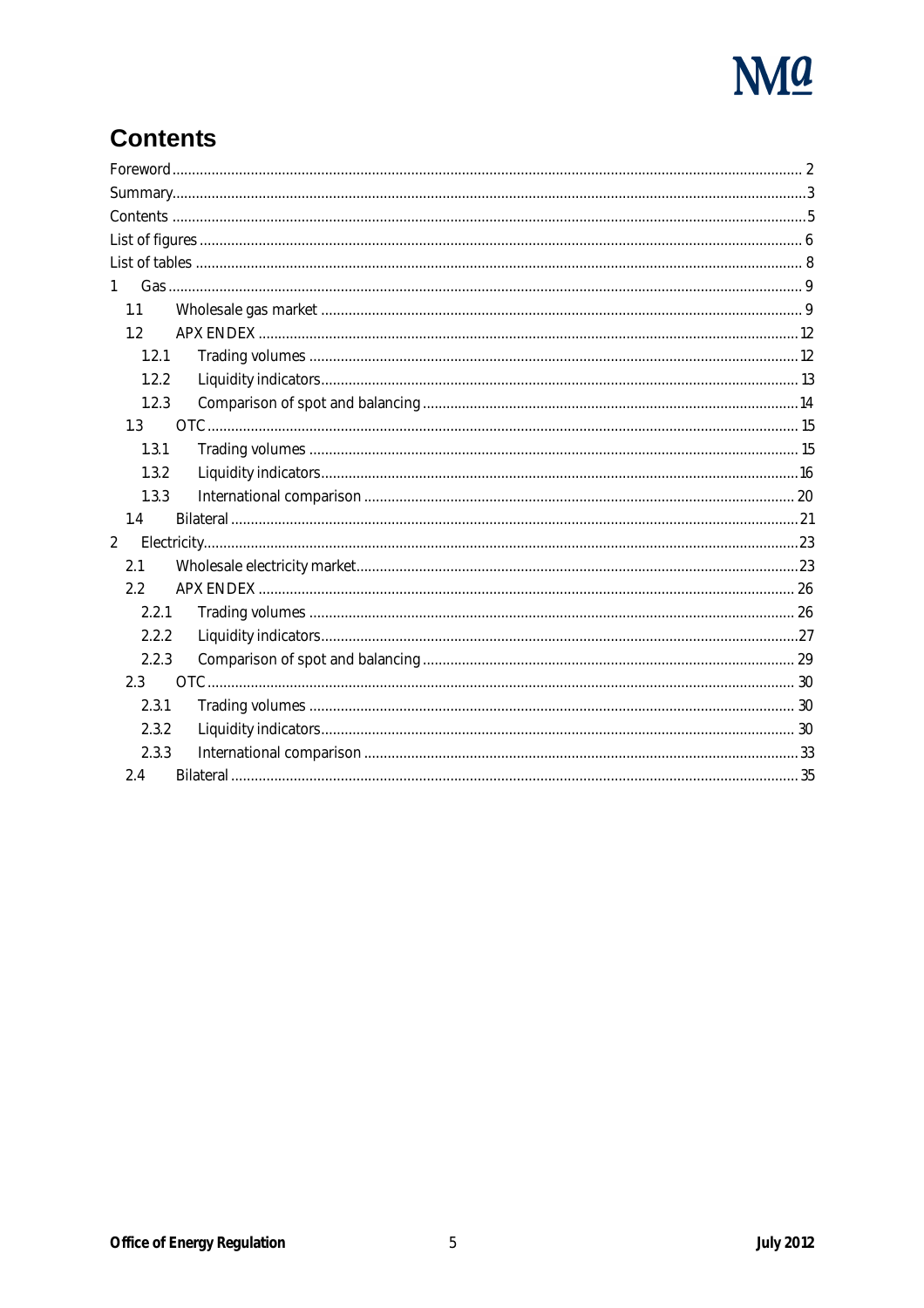

# **List of figures**

| ×<br>۰,<br>×<br>۰.<br>. .<br>$\sim$<br>. .<br>×<br>. . |
|--------------------------------------------------------|
|--------------------------------------------------------|

| Figure 22: International comparison of price volatility of day-ahead contracts, 2009-2011  20 |  |
|-----------------------------------------------------------------------------------------------|--|
| Figure 23: International comparison of bid-ask spread of day-ahead contracts, 2009-2011  21   |  |
|                                                                                               |  |
|                                                                                               |  |
|                                                                                               |  |
|                                                                                               |  |
|                                                                                               |  |
|                                                                                               |  |
|                                                                                               |  |
|                                                                                               |  |
|                                                                                               |  |
|                                                                                               |  |
|                                                                                               |  |
| Figure 35: APX ENDEX price sensitivity of day-ahead for 250 MW extra demand, 2009-2011 28     |  |
|                                                                                               |  |
|                                                                                               |  |
|                                                                                               |  |
|                                                                                               |  |
|                                                                                               |  |
|                                                                                               |  |
|                                                                                               |  |
|                                                                                               |  |
|                                                                                               |  |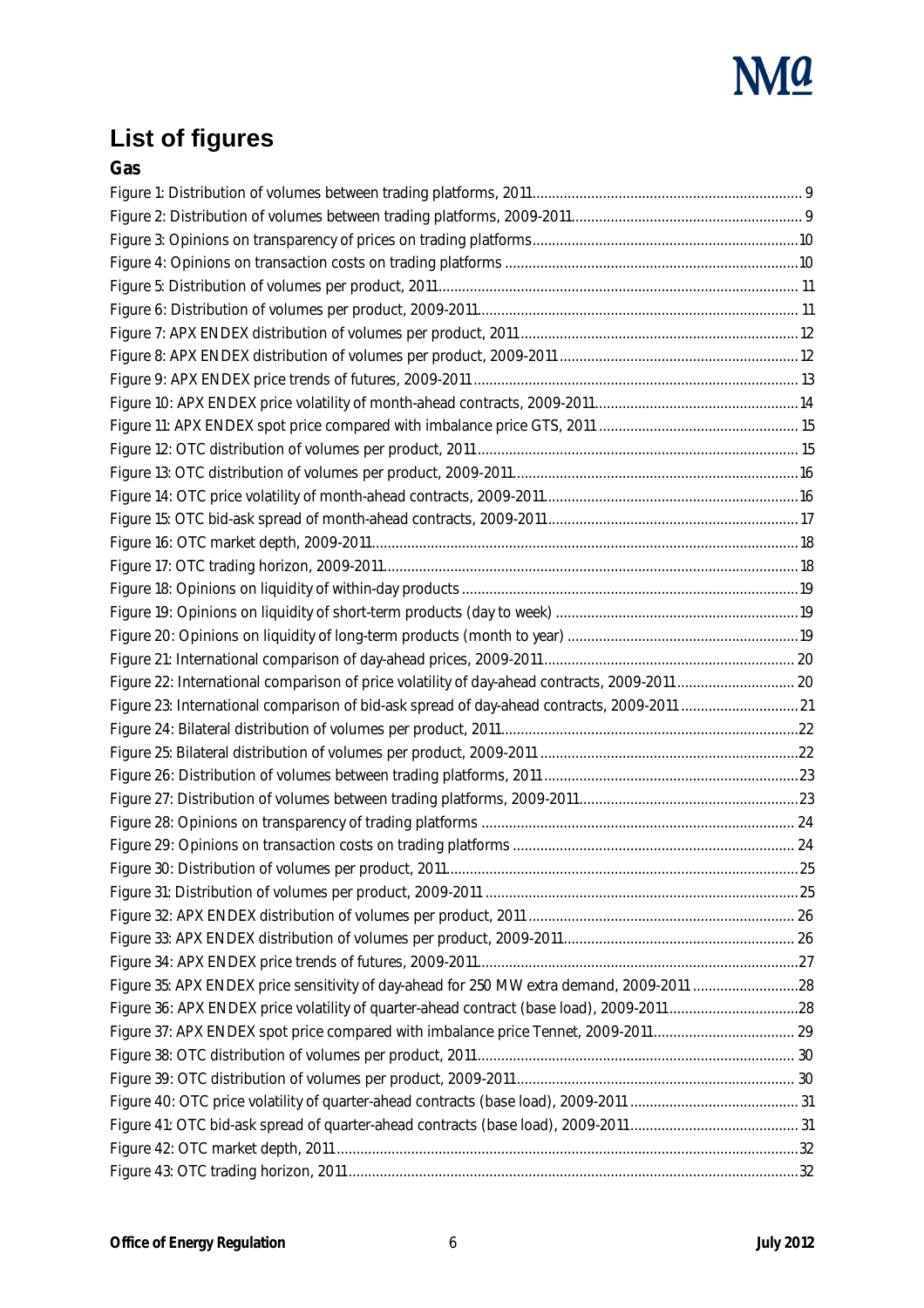# **NM**a

| Figure 44: International comparison of month-ahead contract prices (base load), 2009-201133                |  |
|------------------------------------------------------------------------------------------------------------|--|
| Figure 45: International comparison of price volatility of month-ahead contracts (base load), 2009-2011 34 |  |
| Figure 46: International comparison of bid-ask spread of month-ahead contracts (base load), 2009-201134    |  |
|                                                                                                            |  |
|                                                                                                            |  |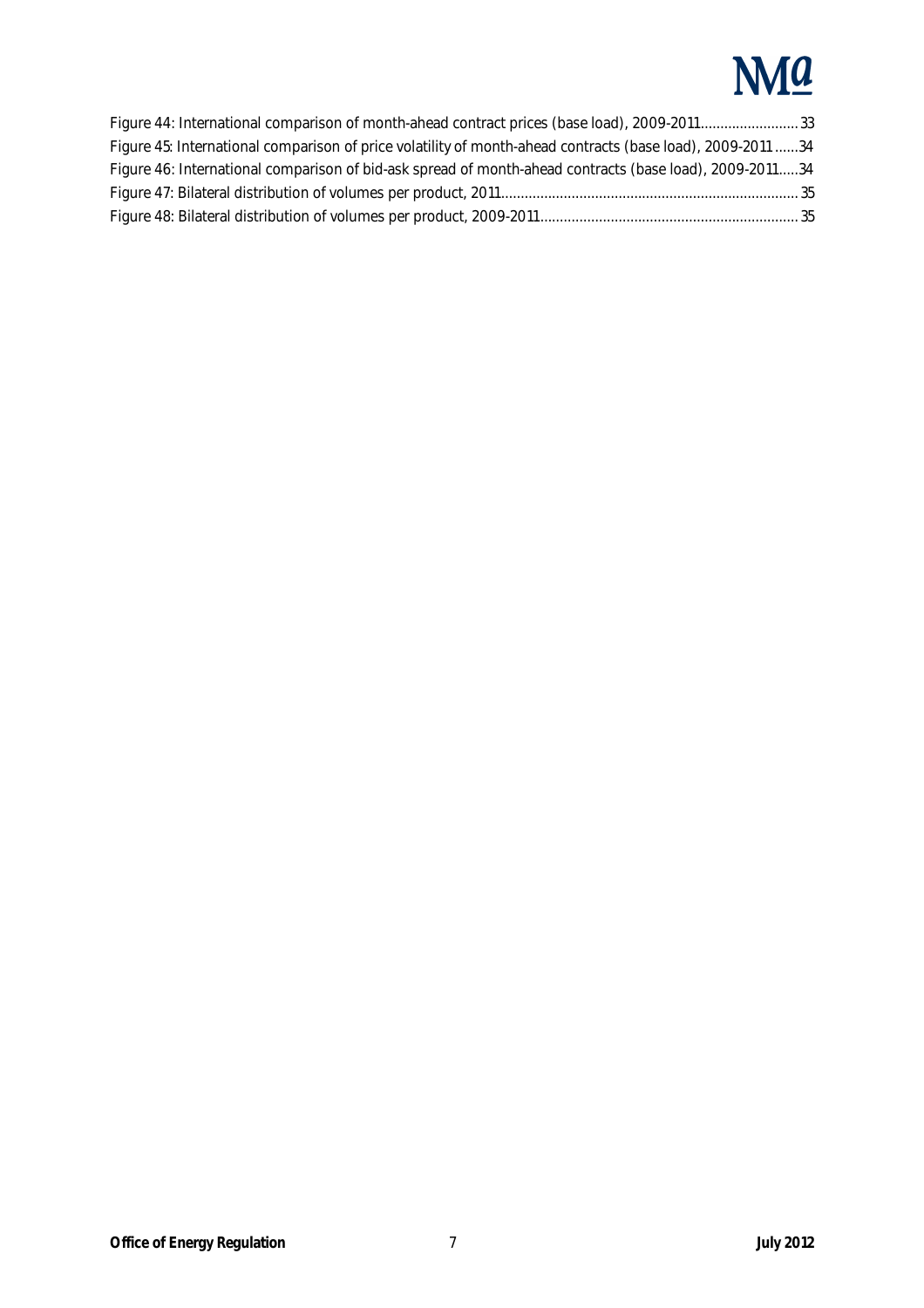

### **List of tables**

#### **Gas**

| Table 2: APX ENDEX number of transactions spot and futures - totals per year, 2009-201113 |  |
|-------------------------------------------------------------------------------------------|--|
|                                                                                           |  |
|                                                                                           |  |
|                                                                                           |  |

### **Electricity**

| Table 8: APX ENDEX price sensitivity on spot market for extra demand - averages per year 28 |  |
|---------------------------------------------------------------------------------------------|--|
|                                                                                             |  |
|                                                                                             |  |
|                                                                                             |  |
|                                                                                             |  |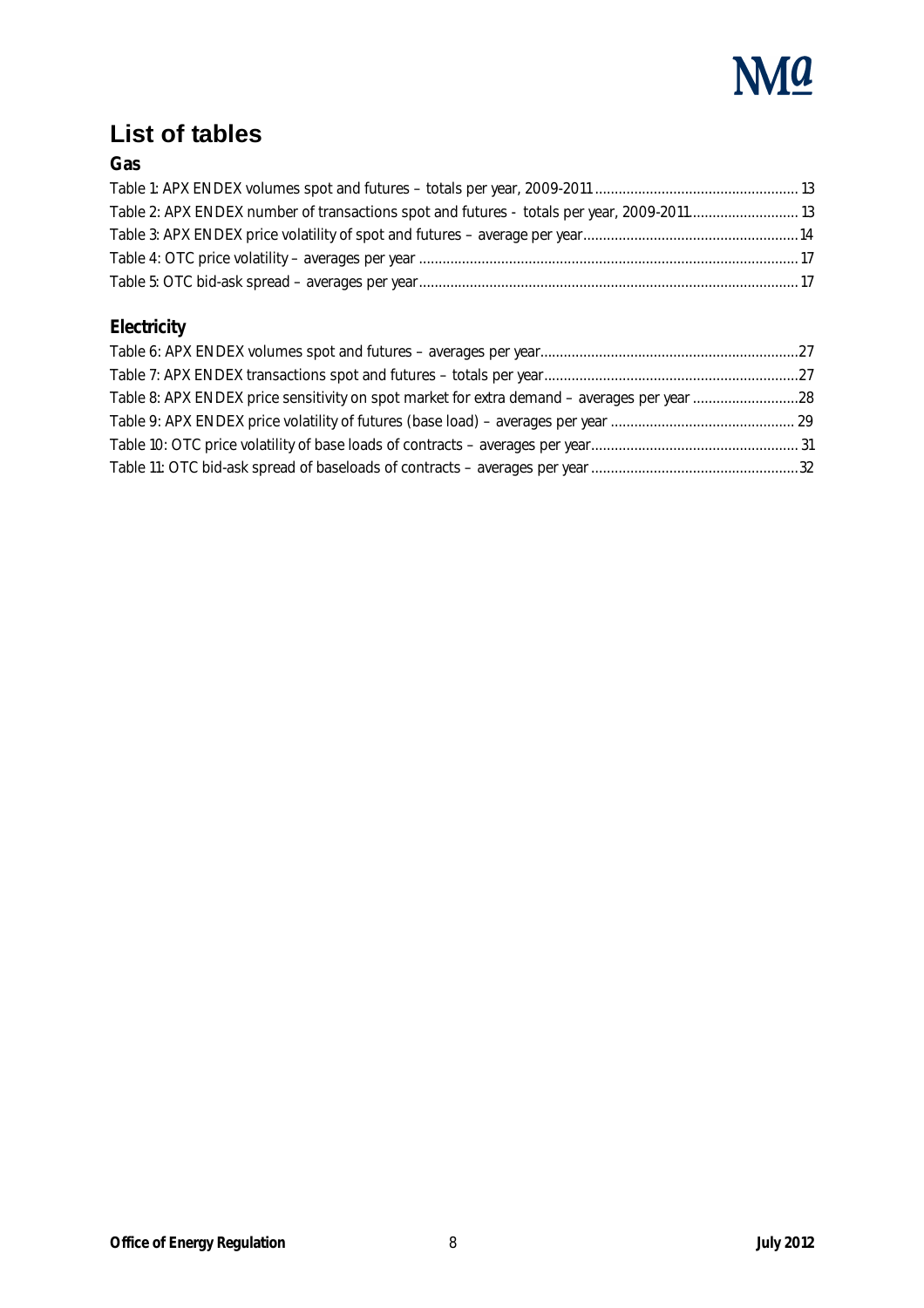

### **1 Gas**

This chapter looks into the development of liquidity on the TTF (Title Transfer Facility). The TTF is a virtual hub for the transfer of gas in the network of Dutch transmission system operator GTS. Trade transactions are completed on the exchange (APX ENDEX), through a broker (OTC) or bilaterally. Volumes reported in this study concern the trading volumes (exchange, broker, bilateral) on the TTF.<sup>2</sup>

### **1.1 Wholesale gas market**



Figure 1: Distribution of volumes between trading platforms, 2011



l

 $^2$  The reported volumes come from a questionnaire conducted among market participants. Aggregation of these figures, as done here, therefore represent the lower limit of the actual market size of the TTF.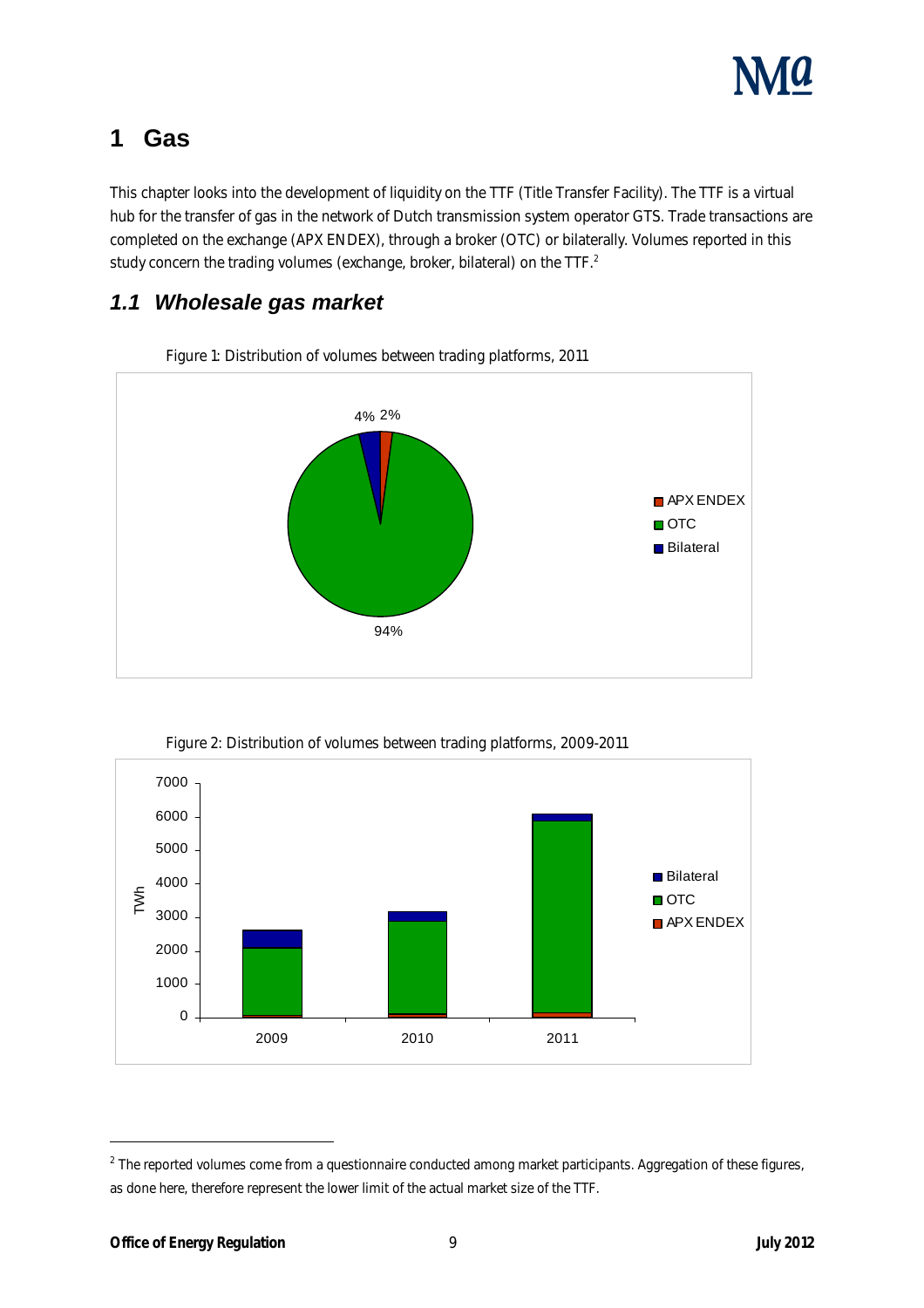

Developments in trade volumes reveal that the TTF experienced enormous growth in 2011. This increase in trade volumes acts as a huge boost to liquidity on the TTF. This is also apparent from liquidity indicators such as price volatility and the bid-ask spread that are covered in more detail later in this report. The distribution of volumes per trading platform indicates that TTF trade primarily takes place on OTC. Volumes on APX ENDEX have doubled since 2010 (see section 2.1 for more detailed figures on APX ENDEX).







Figure 4: Opinions on transaction costs on trading platforms

Market participants generally rate transparency of gas prices as positive. Given the nature of the bilateral market, it should not come as a surprise that this market is seen as slightly less transparent. Costs associated with transactions (such as the energy exchange and brokers' fees) are perceived as high by a minority of respondents, particularly the energy exchange costs. This perception however is not shared by other respondents who rate these fees as being low. What these questionnaire results clearly show is that the level of transparency and transaction costs hardly play a role when choosing a trading platform.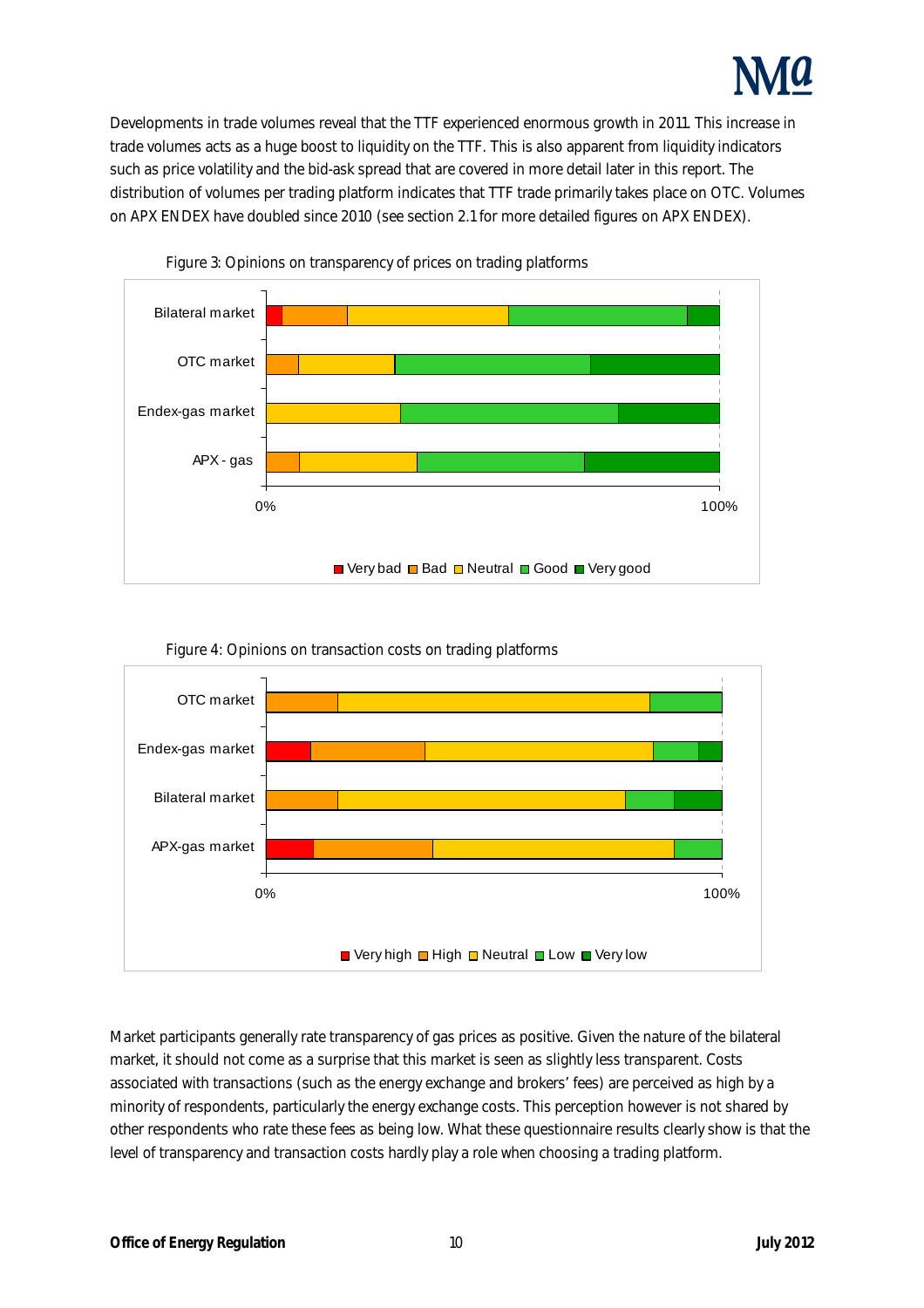

#### Figure 5: Distribution of volumes per product, 2011







Monthly and quarterly contracts make up the TTF volumes to an increasing extent. A marked shift thus took place in 2011. Previously, the lion's share of the volumes used to be traded in seasonal and annual contracts. The NMa sees this as a favorable development, as it offers suppliers more options to source gas in profile from TTF. The growth in volumes on the spot market (within-day, day-ahead products) is a good sign, too, for the same reason. For these products actual delivery follows closely upon trading which means these volumes cannot be resold multiple times. Strong growth rates in these products underscore the trend that more volume becomes available in products for the shorter term.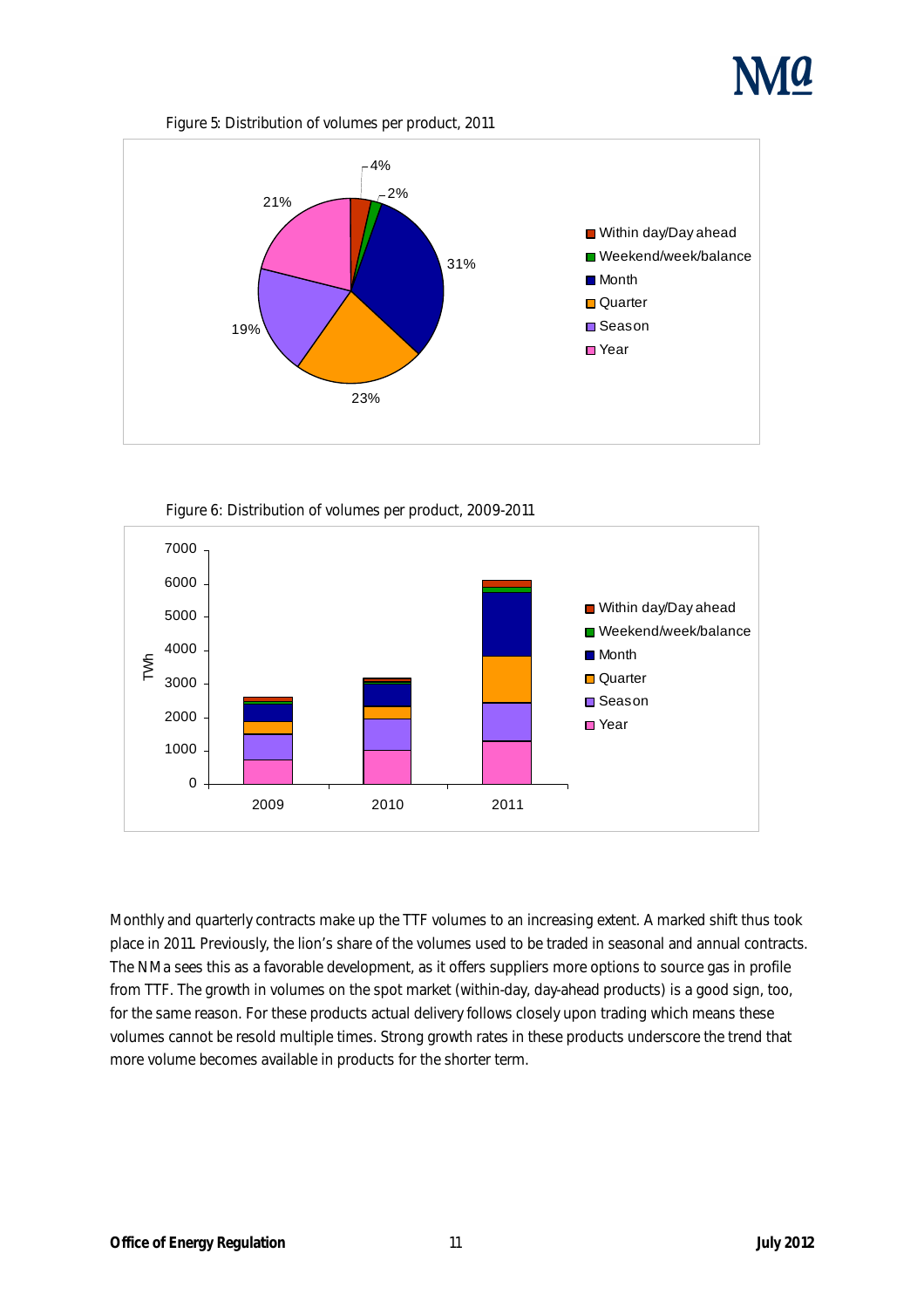

### **1.2 APX ENDEX**

#### **1.2.1 Trading volumes**



Figure 7: APX ENDEX distribution of volumes per product, 2011



Figure 8: APX ENDEX distribution of volumes per product, 2009-2011

In recent years, APX ENDEX has shown steady growth figures in gas trade.<sup>3</sup> This growth is seen in all products on offer. Spot market trade has increased from 5.8 TWh in 2010 to 11.9 TWh in 2011. Trading volumes of futures products has increased from 118.5 TWh to 237.7 TWh. This means that APX ENDEX trading volumes in both the spot market as well as the futures market doubled in 2011.

l

 $\rm{^3}$  Reported trade volumes of APX ENDEX come directly from APX ENDEX, and are therefore not based on the questionnaire conducted among market participants on which the OTC and bilateral trading volumes in this report are based on.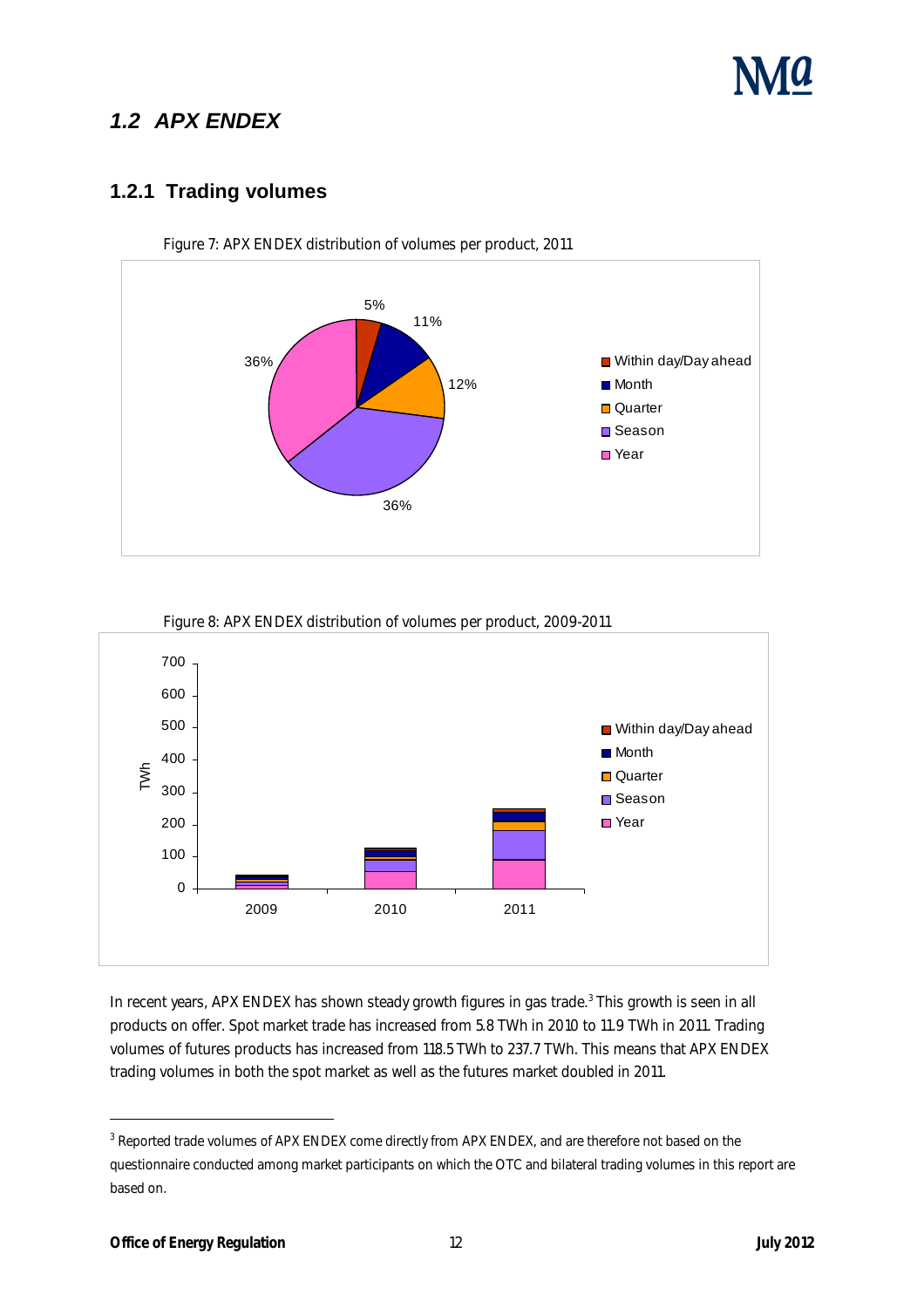

| In TWh            | 2009 | 2010 | 2011 |
|-------------------|------|------|------|
| <b>Within day</b> | 0,1  | 0,1  | 0,5  |
| Day ahead         | 1.7  | 5.7  | 11.4 |
| <b>Month</b>      | 10.7 | 16.5 | 27.0 |
| Quarter           | 8.5  | 13.6 | 29.1 |
| <b>Season</b>     | 9.5  | 34.4 | 92.1 |
| Year              | 11.9 | 54.7 | 89.6 |

#### Table 1: APX ENDEX volumes spot and futures – yearly total, 2009-2011

Table 2: APX ENDEX number of transactions spot and futures - yearly total,

| 2009-2011     |      |       |       |
|---------------|------|-------|-------|
|               | 2009 | 2010  | 2011  |
| Within day    | 125  | 179   | 3,227 |
| Day ahead     | 608  | 2,687 | 6,709 |
| Month         | 441  | 703   | 1,299 |
| Quarter       | 162  | 305   | 648   |
| <b>Season</b> | 103  | 413   | 1,314 |
| Year          | 125  | 603   | 1,128 |

The figure below shows the price development of futures traded on APX ENDEX.





### **1.2.2 Liquidity indicators**

The evident growth in traded volumes and in the number of transactions on APX ENDEX indicate an increase in liquidity on the gas exchange. The trend observed in price volatility (absolute price change compared with previous day) confirms this picture. Across the board, price volatility decreases. This means that uncertainty about prices levels is subsiding among market participants, which, in turn, results in the gas exchange becoming more attractive.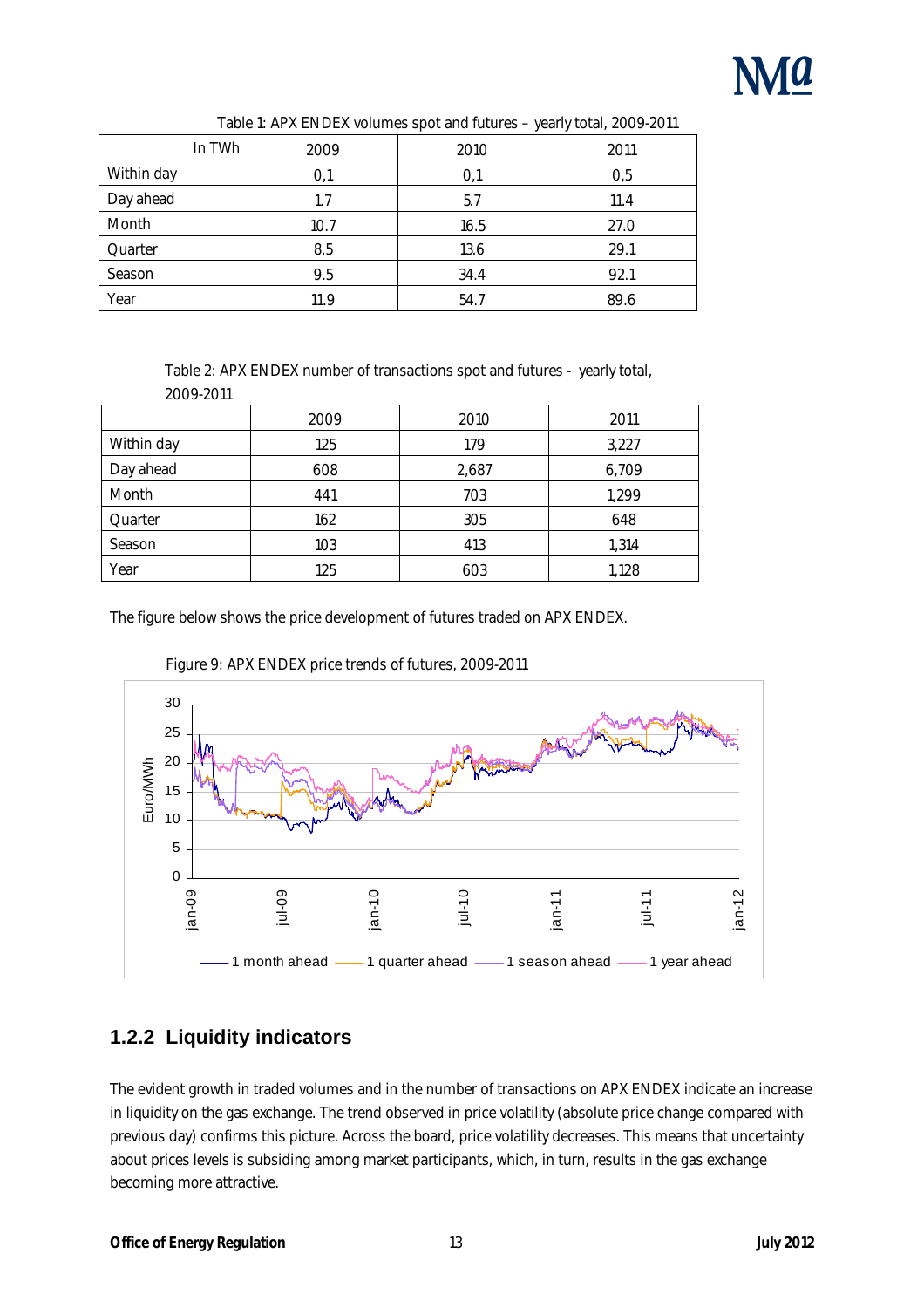



Figure 10: APX ENDEX price volatility of month-ahead contracts, 2009-2011

Table 3: APX ENDEX price volatility of spot and futures – average per year

|                      | 2009 | 2010 | 2011    |
|----------------------|------|------|---------|
| Day ahead            | 3.8% | 2.6% | $2.2\%$ |
| <b>Month ahead</b>   | 2.8% | 1.7% | 1.1%    |
| <b>Quarter ahead</b> | 2.4% | 1.6% | 1.0%    |
| Season ahead         | 2.0% | 1.5% | 1.0%    |
| <b>Year ahead</b>    | 1.6% | 1.3% | 0.8%    |

#### **1.2.3 Comparison of spot and balancing**

A comparison of spot prices on gas exchange APX ENDEX with the imbalance prices of transmission system operator GTS at times when the bid-price ladder is called (58 times in 2011) reveals that, most of the time, the difference between these two is no more than 5 Euro/MWh. Larger price differences of up to 25 Euro/Mwh are regularly observed. This is a sign that liquidity of products on the very short term (within day) may need further improvement.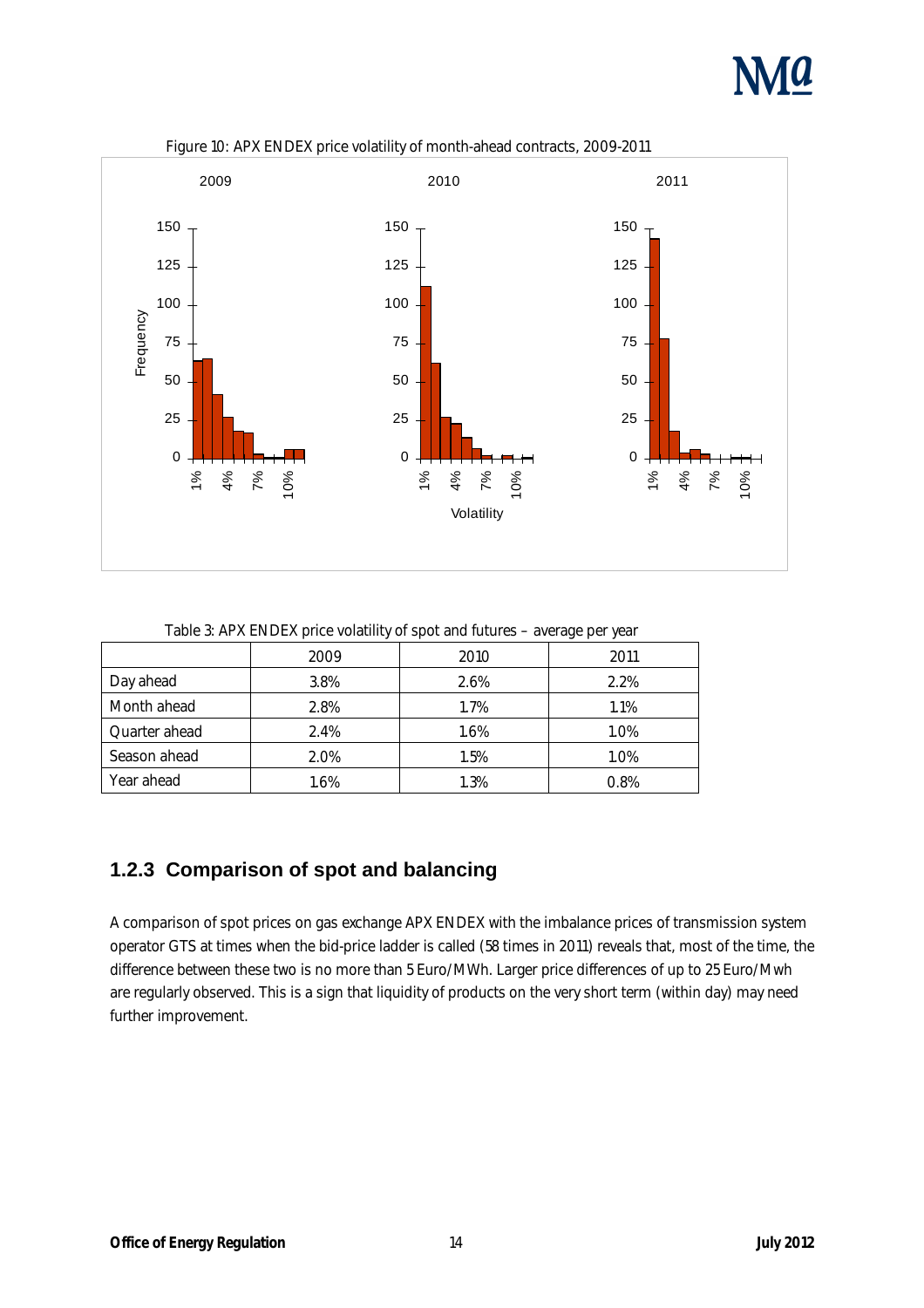



Figure 11: APX ENDEX spot price compared with imbalance price GTS, 2011

### **1.3 OTC**

### **1.3.1 Trading volumes**



Figure 12: OTC distribution of volumes per product, 2011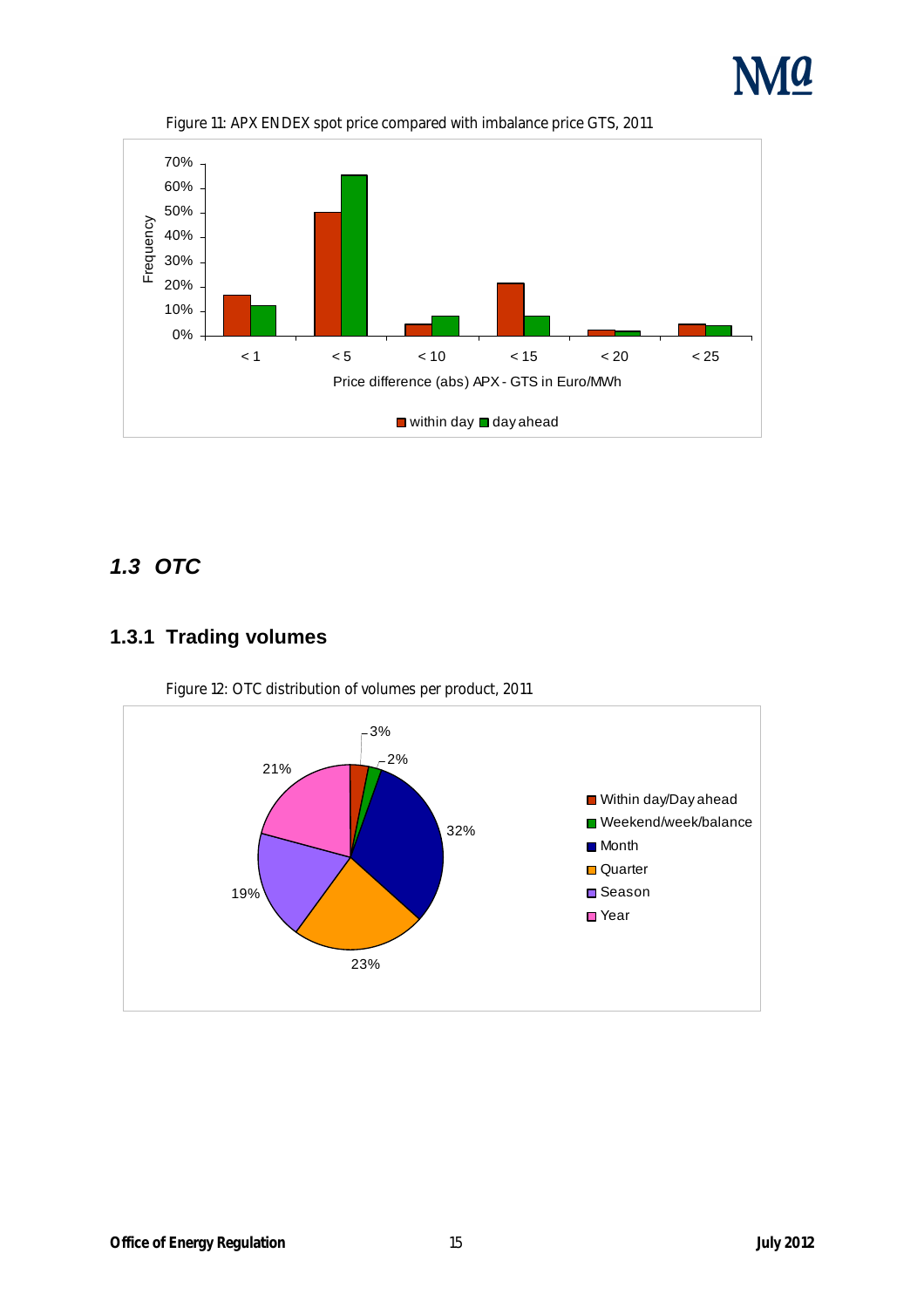



Figure 13: OTC distribution of volumes per product, 2009-2011

#### **1.3.2 Liquidity indicators**

Price volatility and the bid-ask spread are key indicators for the confidence that market participants have in a trading platform. Volatility reflects the degree of price fluctuation. Lower volatilities mean less uncertainty about prices. The bid-ask spread is an indication of the transactions costs. Lower spreads make it easier to conclude transactions.



Figure 14: OTC price volatility of month-ahead contracts, 2009-2011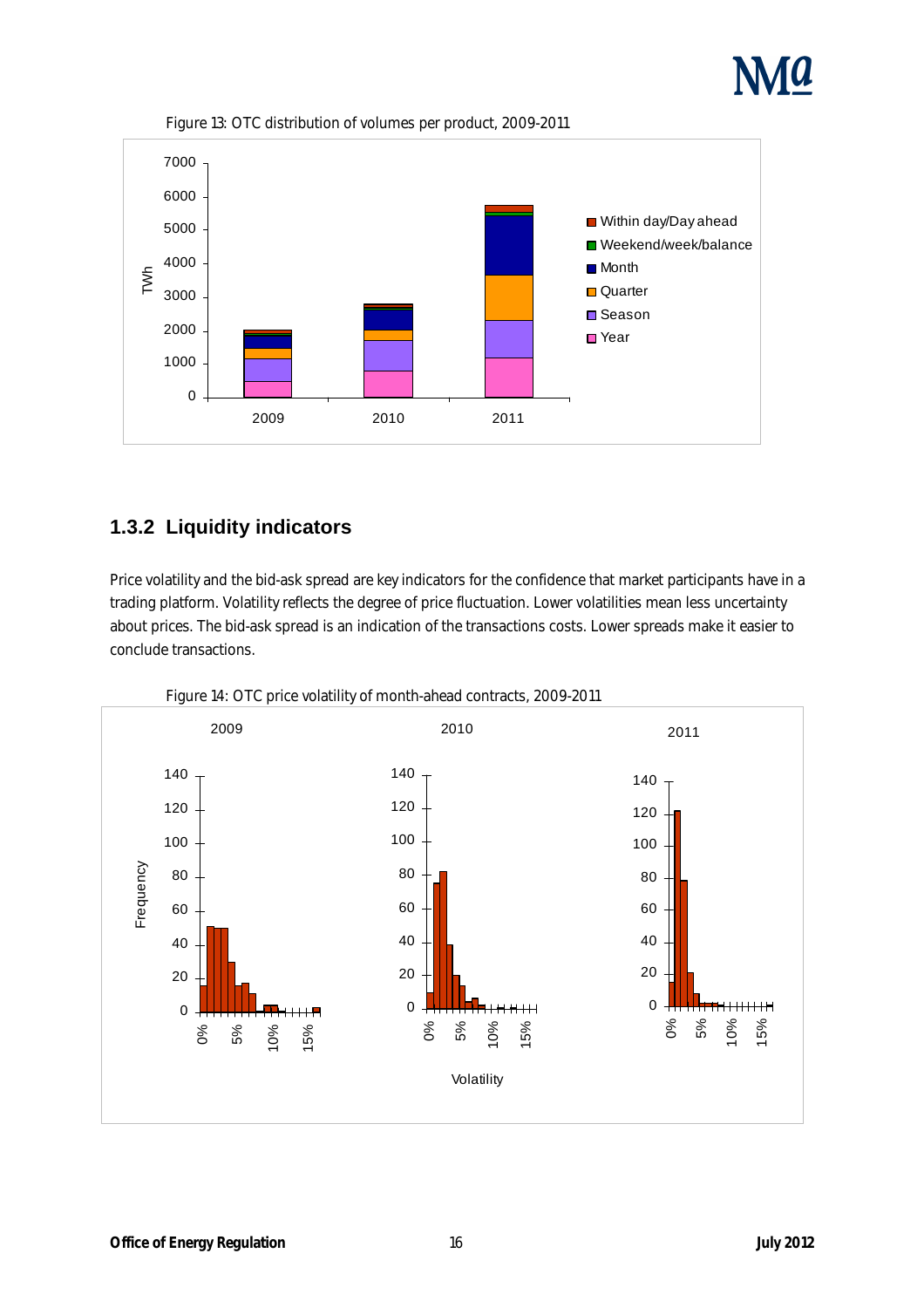

| Table 4: OTC price volatility - averages per year |  |
|---------------------------------------------------|--|
|---------------------------------------------------|--|

|                      | 2009 | 2010 | 2011    |
|----------------------|------|------|---------|
| Day ahead            | 4.9% | 3.4% | 2.2%    |
| <b>Month ahead</b>   | 2.9% | 1.9% | 1.2%    |
| <b>Quarter ahead</b> | 2.6% | 1.6% | 1.0%    |
| Season ahead         | 2.5% | 1.8% | 1.1%    |
| <b>Year ahead</b>    | 1.7% | 1.4% | $0.9\%$ |

Figure 15: OTC bid-ask spread of month-ahead contracts, 2009-2011



#### Table 5: OTC bid-ask spread – averages per year

|                      | 2009 | 2010    | 2011 |
|----------------------|------|---------|------|
| Day ahead            | 5.3% | 3.5%    | 2.8% |
| <b>Month ahead</b>   | 1.7% | $2.2\%$ | 1.7% |
| <b>Quarter ahead</b> | 3.2% | 2.2%    | 1.4% |
| <b>Season ahead</b>  | 1.8% | 1.5%    | 1.3% |
| Year ahead           | 1.5% | 1.4%    | 1.2% |

Price volatilities and bid-ask spreads on the TTF are heading in the right direction. These liquidity indicators indicate improvements for all contracts, both spot and futures. With regard to month-ahead contracts, the lapse in the bid-ask spread in 2010 turned out to be a temporary one. Considering the strong increase in monthly volumes, an improvement here is expected in the next few years.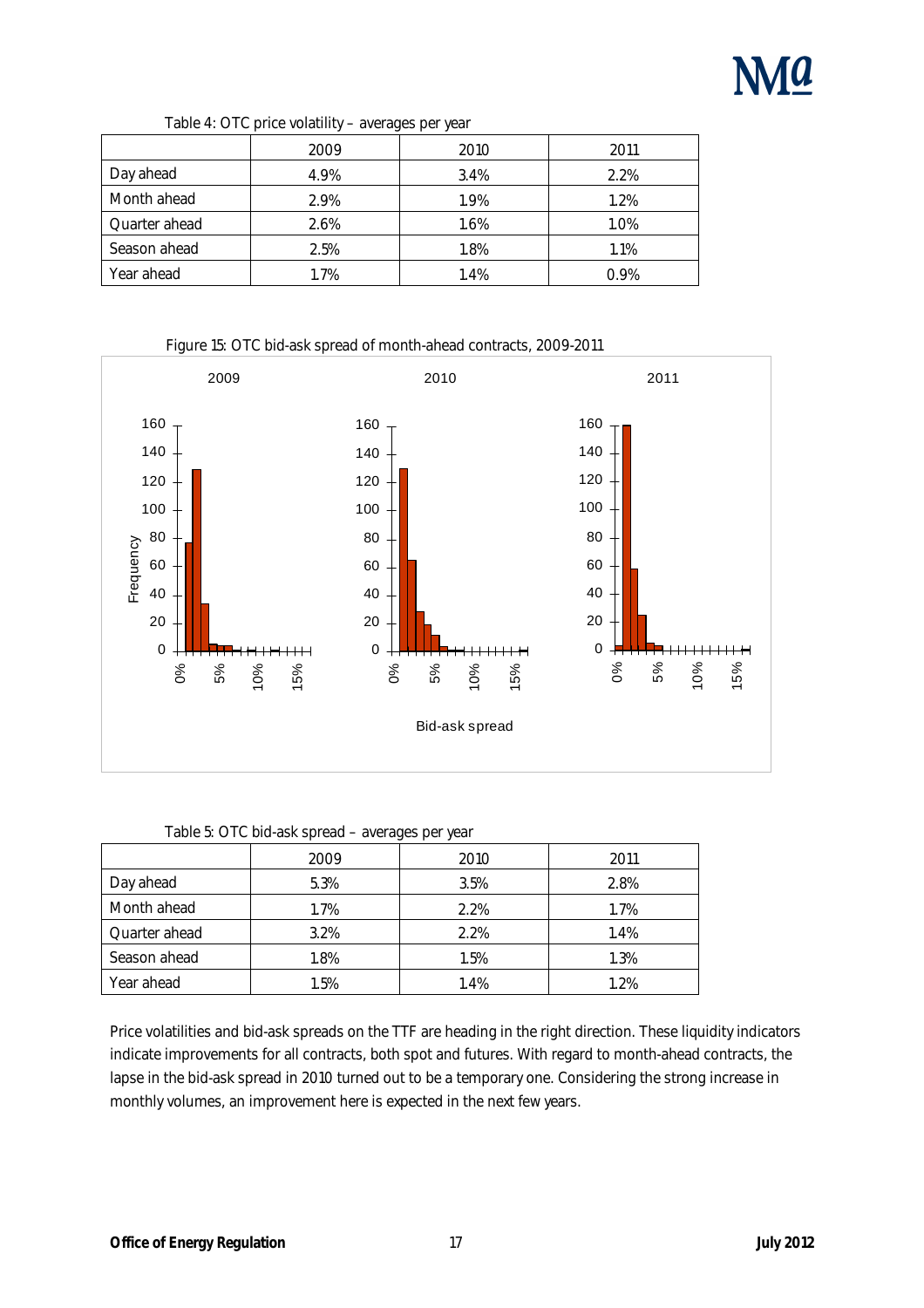

Market depth and trading horizons also give an indication of the level of liquidity on the TTF. Market depth is an indication of the market's absorption capacity. The questionnaire contained a question how many lots of 30 MW market participants could trade without affecting the price. The trading horizon is an indication of how far ahead contracts are traded. The questionnaire contained a question how many periods ahead market participants would trade in contracts of different durations.



Figure 16: OTC market depth, 2009-2011





In 2011, market depth on the TTF increased. This trend is most evident in the day-ahead product. With regard to the annual contracts, the market is not considered as deep as in previous years. Also, the trading horizon for annual contracts is less far ahead. It seems that this a direct effect of the shift of trading volumes towards shorter durations. Market depth of monthly and quarterly contracts is improving more favorably. Market participants trading these types of contracts do so closer to the date of delivery. This concentration in liquidity is a reflection of growing confidence in the market.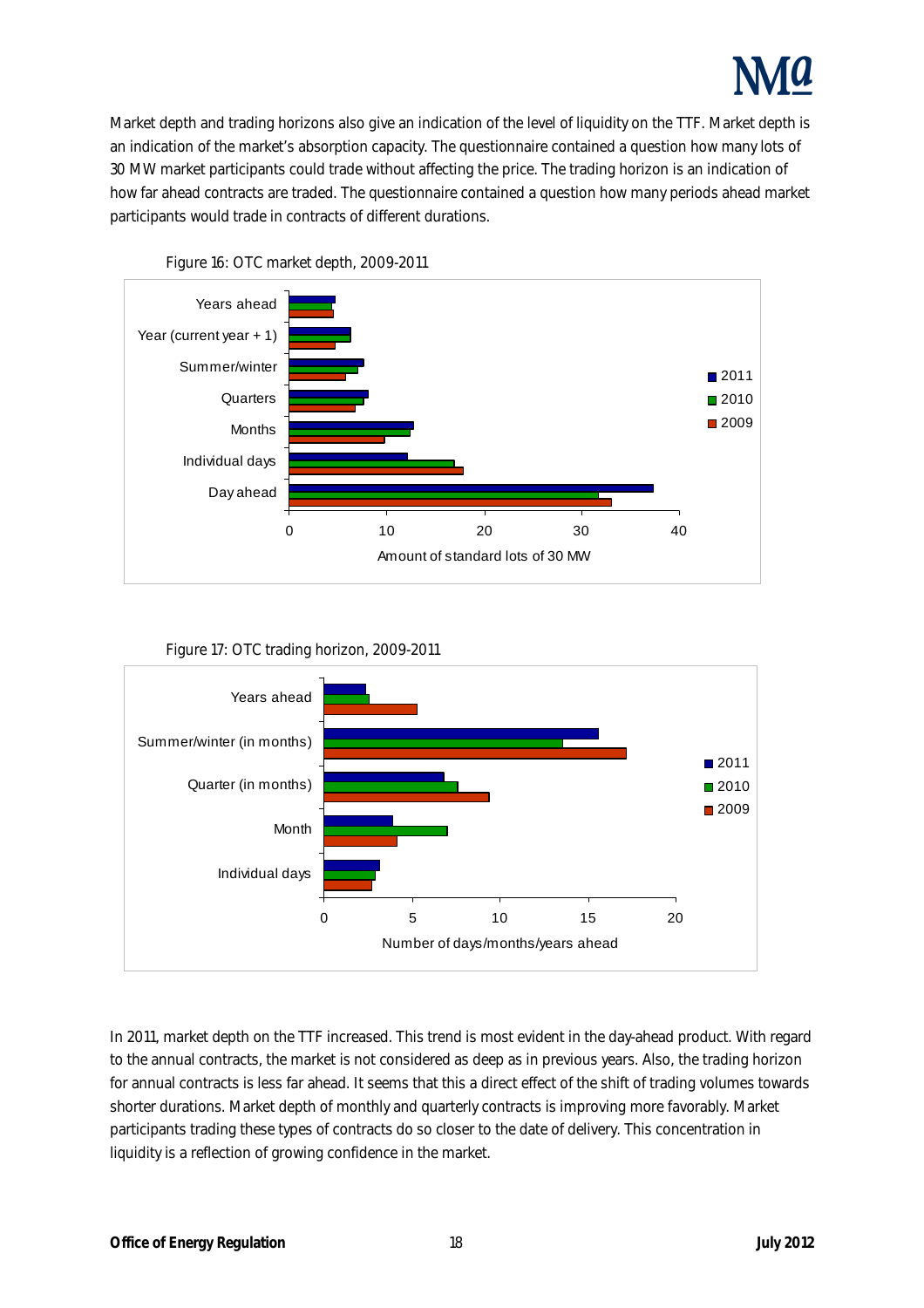

#### Figure 18: Opinions on liquidity of within-day products



Figure 19: Opinions on liquidity of prompt products (day to week)





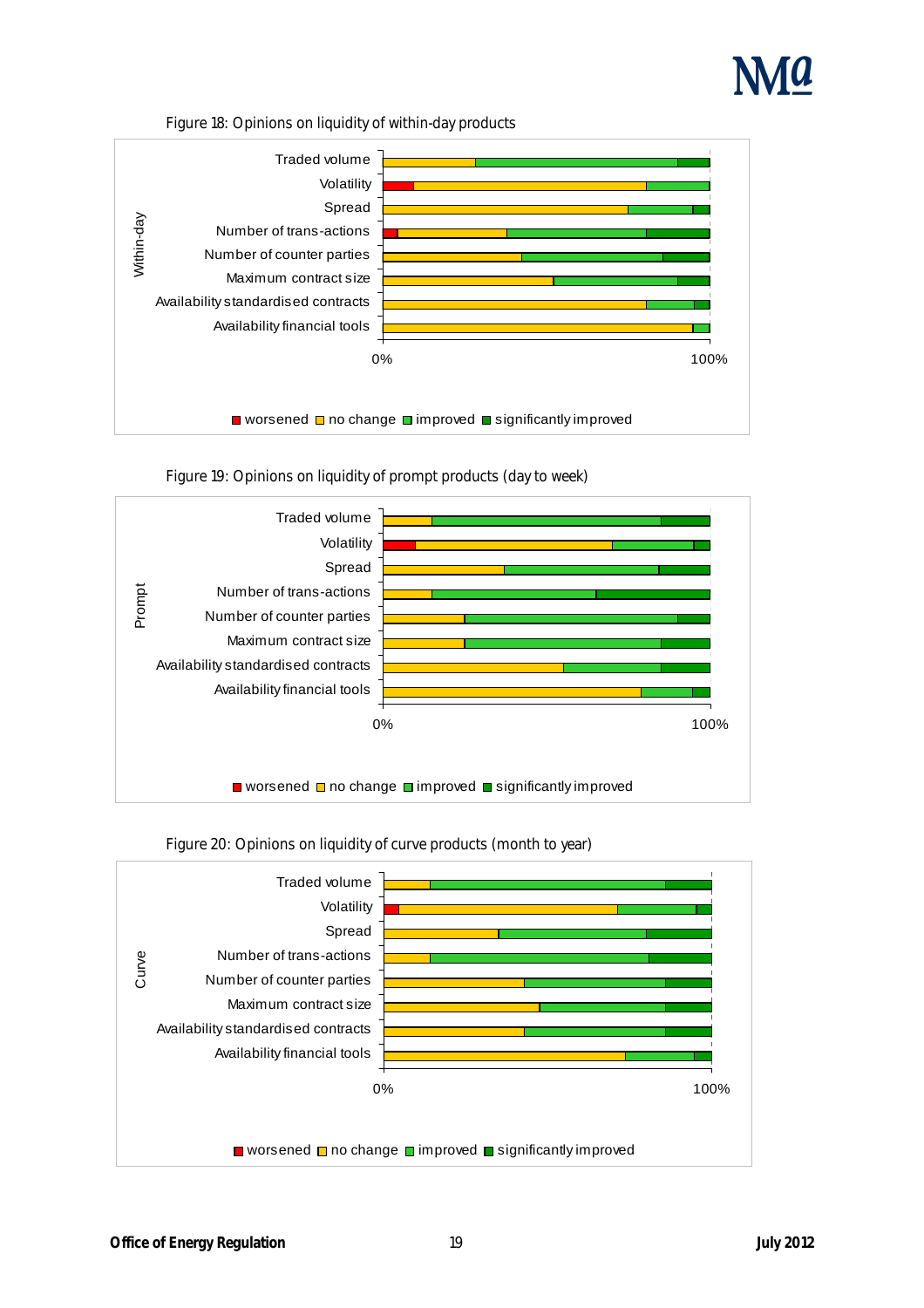

In the questionnaire, respondents were asked about their opinions on liquidity trends based on a number of indicators, differentiating between within-day, prompt and curve products. Developments in liquidity for prompt products (day to week) is assessed the most favorably. In addition, it is worth noting that, for all products, price volatility is perceived as improving the least, whereas market data (figure 14, table 4) suggest a more favorable development.

#### **1.3.3 International comparison**

When comparing TTF prices with those of neighboring gas hubs NBP (England), Zeebrugge (Belgium) and NCG (Germany), it is clear that these follow each other to a considerable degree. Their price volatilities are similar as well, which decrease with each year in Northwestern European hubs. The bid-ask spreads decrease with each year, as well, on all hubs. However, there is a difference in terms of timing. NBP is ahead, NCG follows. The TTF development shows a smoother trend.



Figure 21: International comparison of day-ahead prices, 2009-2011

Figure 22: International comparison of price volatility of day-ahead contracts, 2009-2011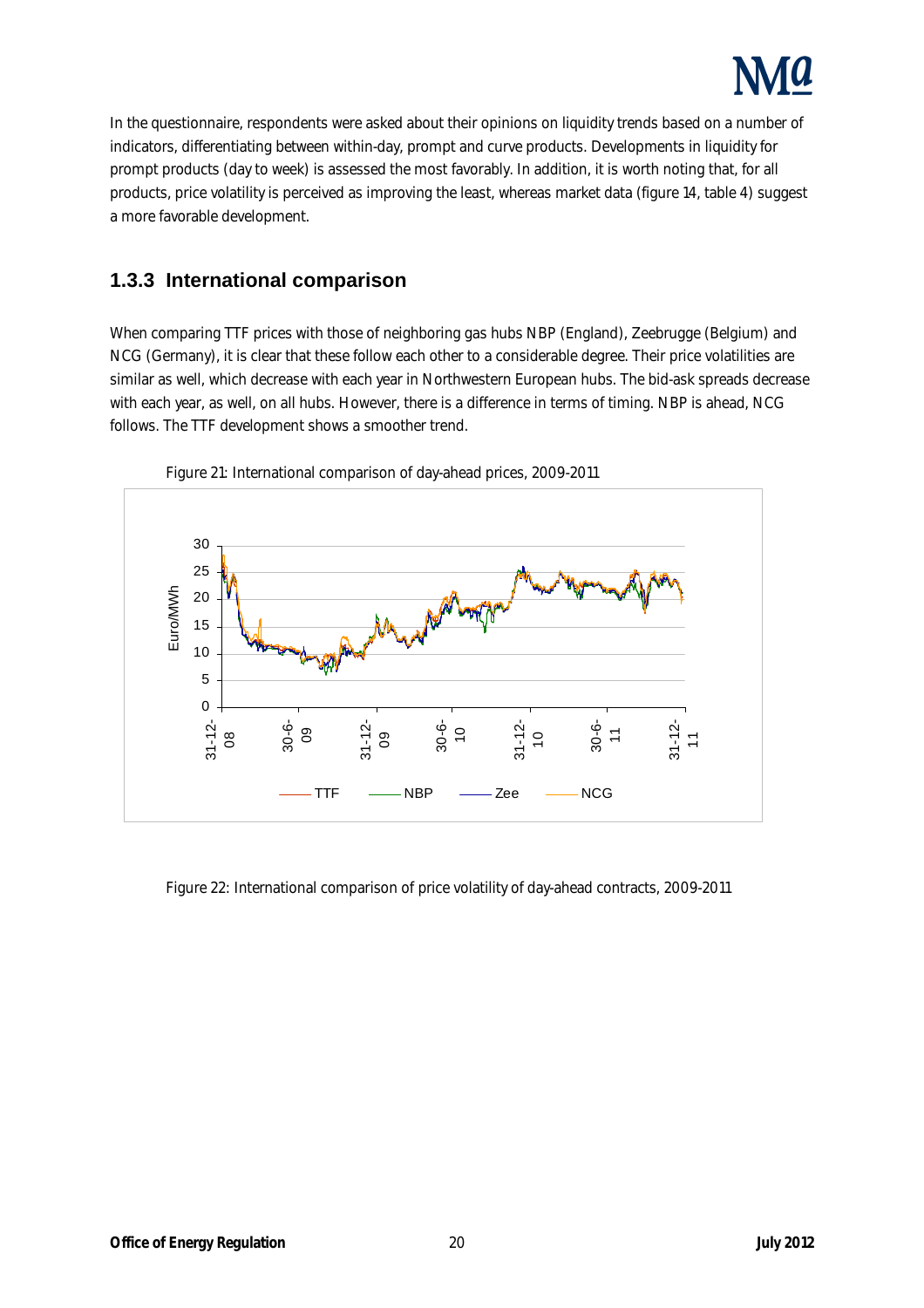



Figure 23: International comparison of bid-ask spread of day-ahead contracts, 2009-2011



### **1.4 Bilateral**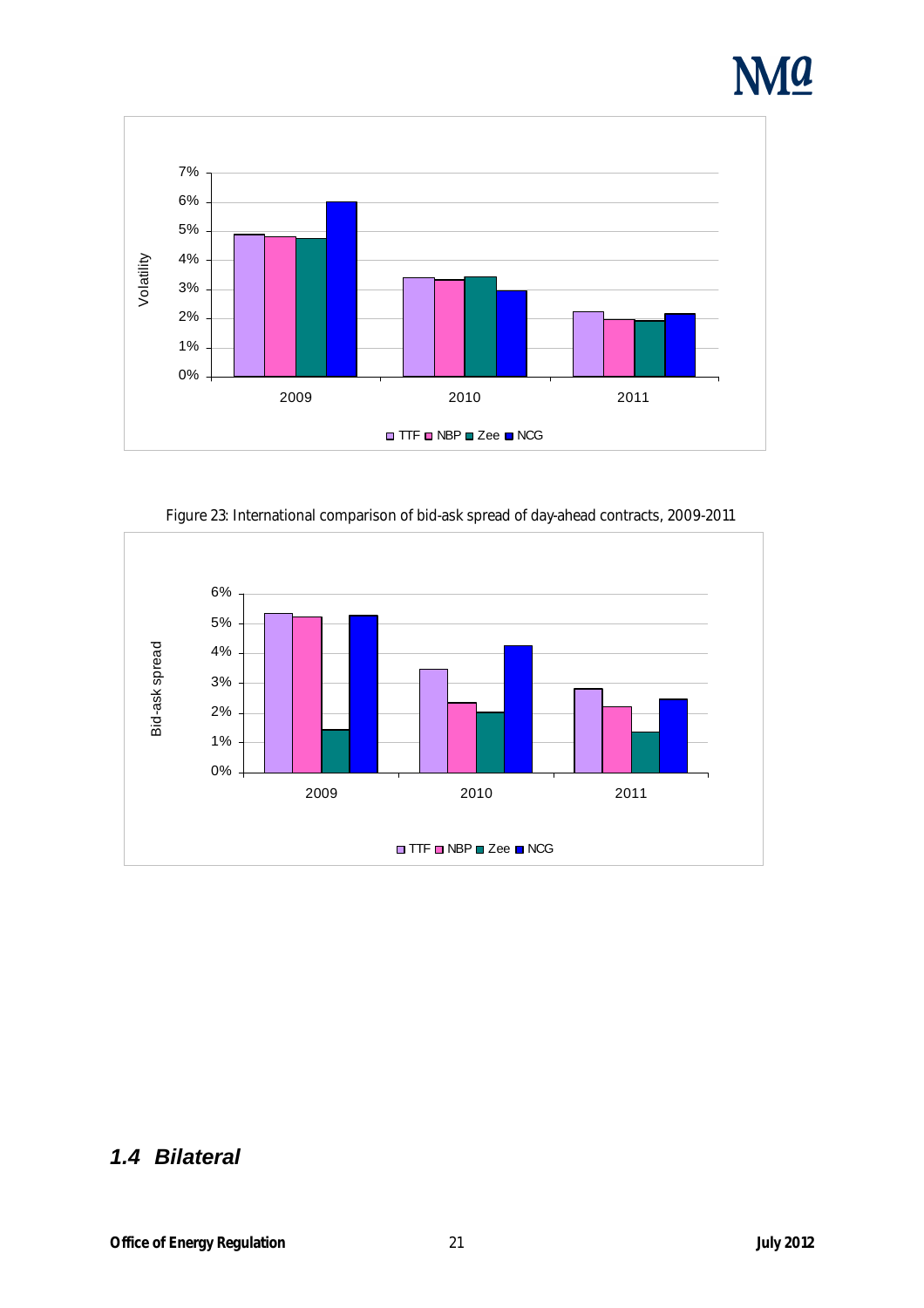

Figure 24: Bilateral distribution of volumes per product, 2011



Figure 25: Bilateral distribution of volumes per product, 2009-2011

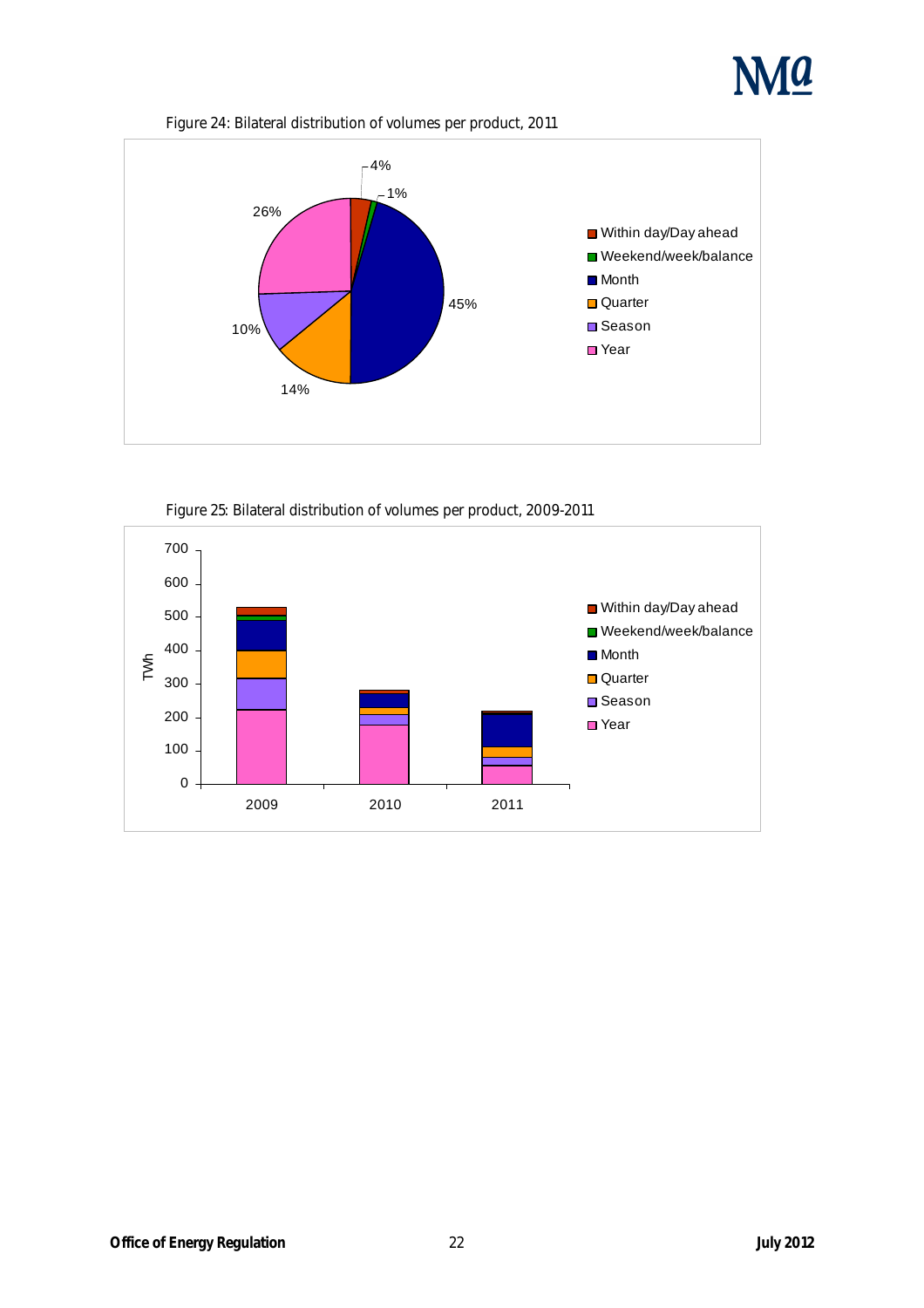# **NMA**

### **2 Electricity**

### **2.1 Wholesale electricity market**



Figure 26: Distribution of volumes between trading platforms, 2011



Figure 27: Distribution of volumes between trading platforms, 2009-2011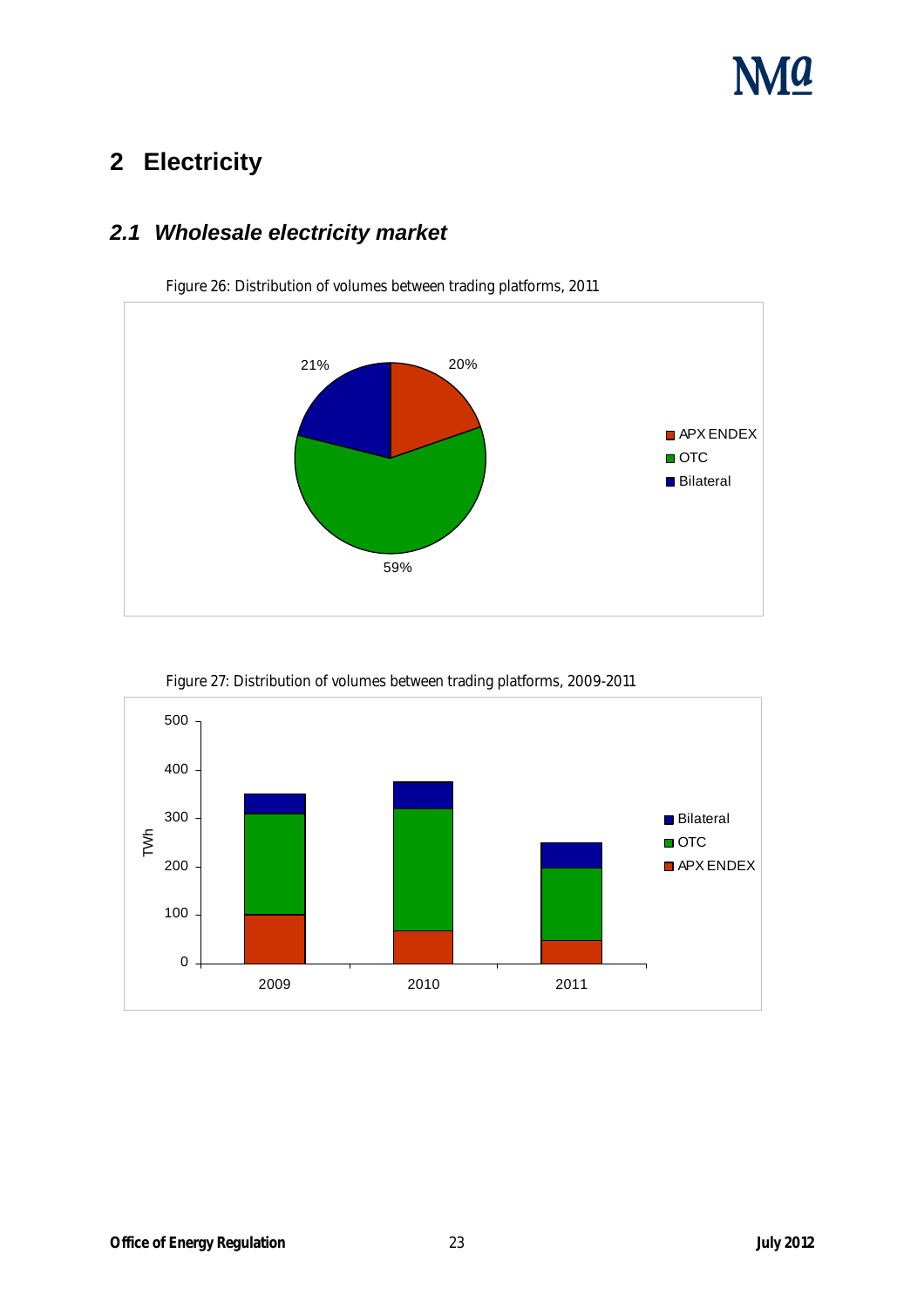

Trading volumes on the wholesale electricity market were clearly lower in 2011 than in previous years.<sup>4</sup> Trading on the OTC significantly dropped, whereas there had been an increase in 2010. Traded volumes on APX ENDEX have decreased every year (see section 2.2 for detailed APX ENDEX figures).

On the wholesale electricity market, respondents consider OTC trade clearly less transparent than trading on APX ENDEX. At the same time, respondents regard administrative costs for trading on the exchanges higher than on the OTC. The ENDEX fee may be part of the reason why traded volumes in futures products on the exchanges are decreasing.



Figure 28: Opinions on transparency of trading platforms





l

<sup>4</sup> The reported volumes come from a questionnaire conducted among market participants. Aggregation of these figures, as done here, therefore represent the lower limit of the actual market size.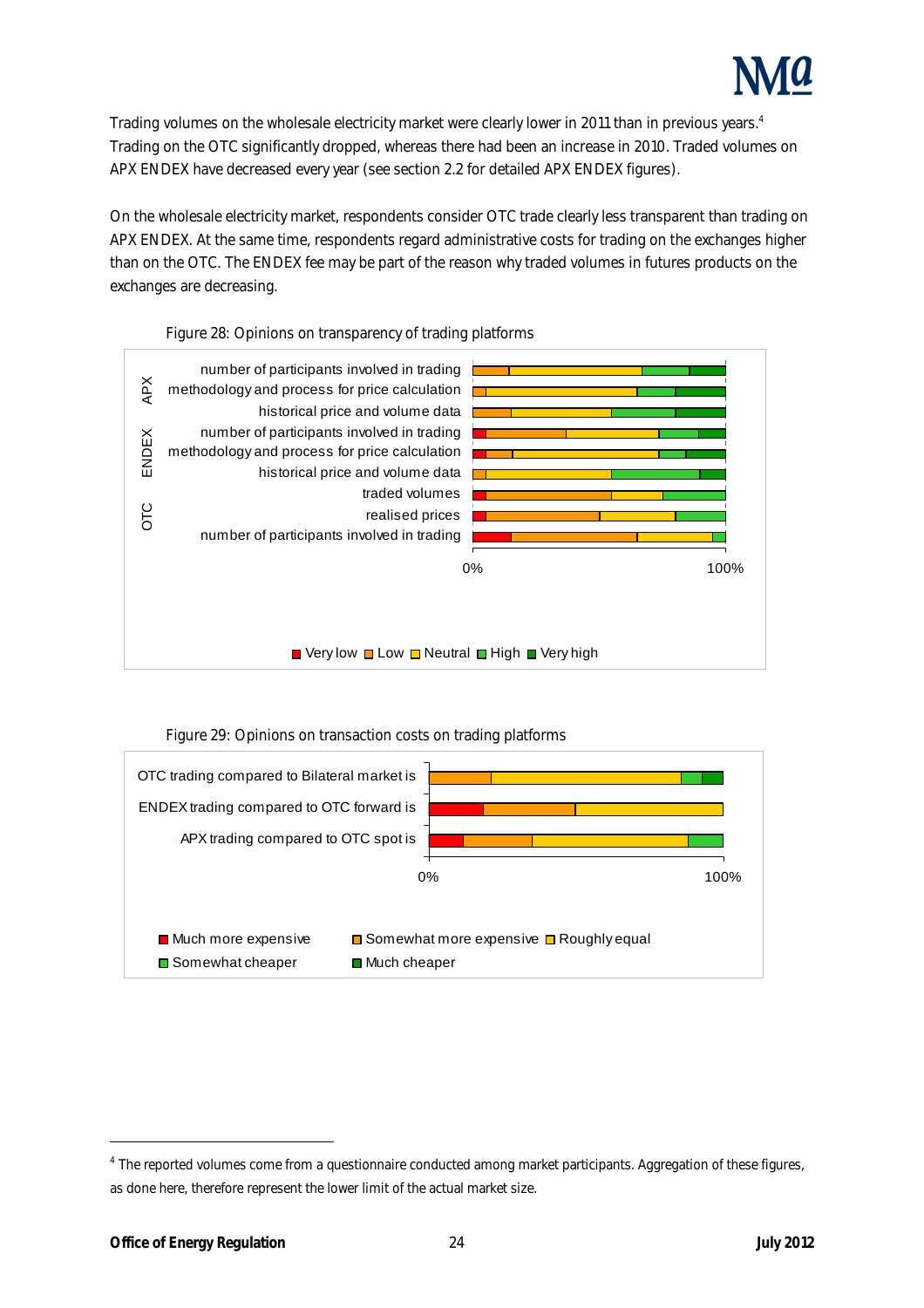





Figure 31: Distribution of volumes per product, 2009-2011



The lion's share of traded volumes on the wholesale electricity market concerns annual contracts. Trade in these products in particular dropped significantly in 2011. It appears that the decrease in trade on the Dutch wholesale market in 2011 can be fully attributed to these annual contracts. One of the primary reasons here is the shift in trade of forward products towards Germany. Liquidity in the region is concentrating on the German wholesale market, which subsequently attracts more liquidity to Germany. This shift can be regarded as a result of European market integration. Market participants are now able to hedge their positions on the market that is most attractive for that purpose. This contributes to efficient price formation on energy markets. Another effect of market integration is the hike in day-ahead volumes on APX in 2011. The coupling with the German exchange EEX in late 2010, the Scandinavian NordPool Spot on the NorNed cable in early 2011, and on the BritNed cable to the UK in 2011 all further increase liquidity on the Dutch spot market.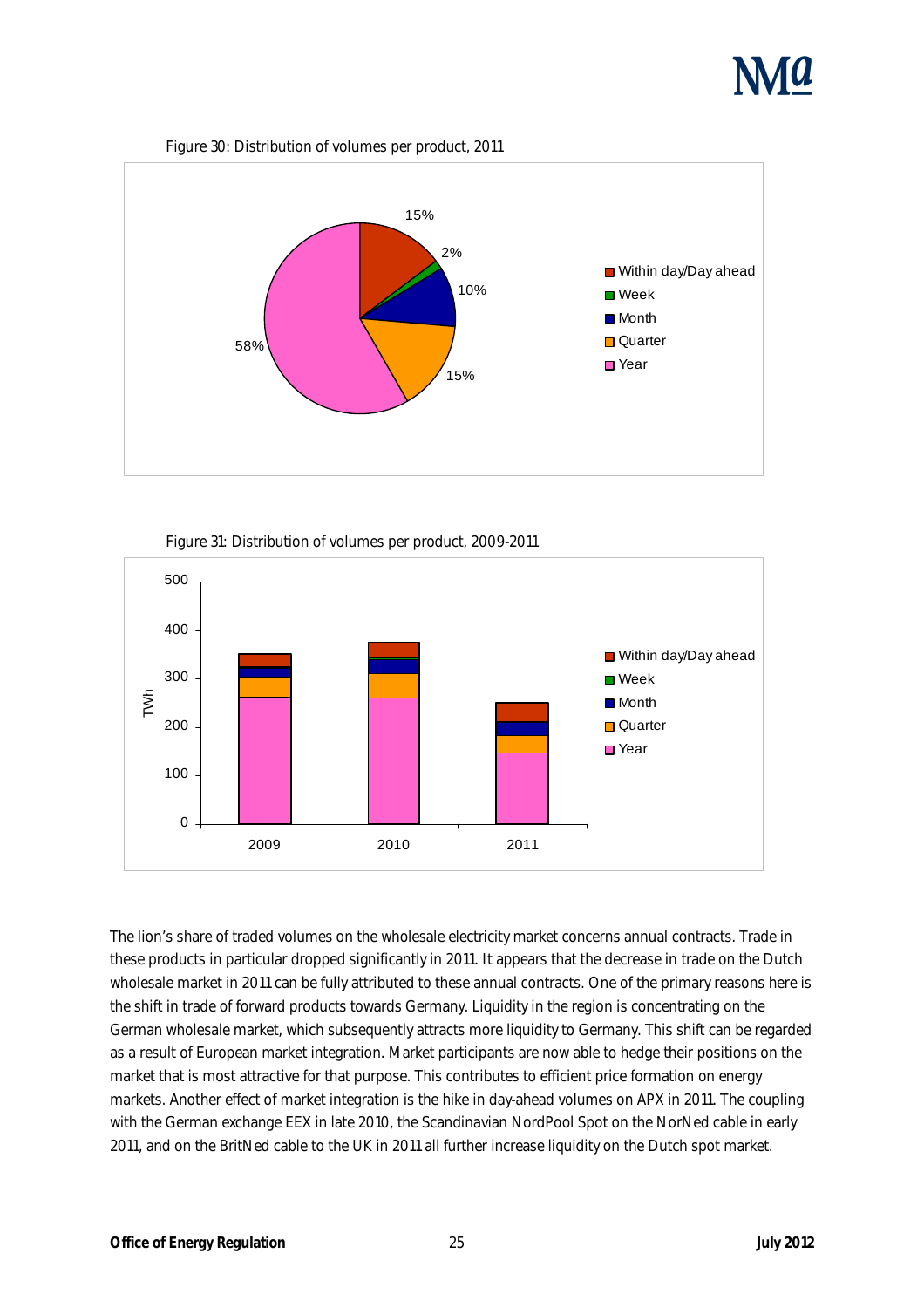### **2.2 APX ENDEX**

#### **2.2.1 Trading volumes**



Figure 32: APX ENDEX distribution of volumes per product, 2011



Figure 33: APX ENDEX distribution of volumes per product, 2009-2011

Almost three-quarters of the trading volumes on APX ENDEX concerns the day-ahead (and within-day) products.<sup>5</sup> The spot trade in the wholesale electricity market is clearly concentrated on the exchange. With an increase of more than 6 TWh, traded volume on the spot market APX ENDEX totaled almost 40 TWh in 2011. As is the case on the OTC, a trend in the opposite direction can be observed for annual contracts. With a drop of more than 9 TWh in 2011, volumes are almost halved to 11,2 TWh.

l

 $^5$  Reported trade volumes of APX ENDEX come directly from APX ENDEX, and are therefore not based on the questionnaire conducted among market participants on which the OTC and bilateral trading volumes in this report are based on.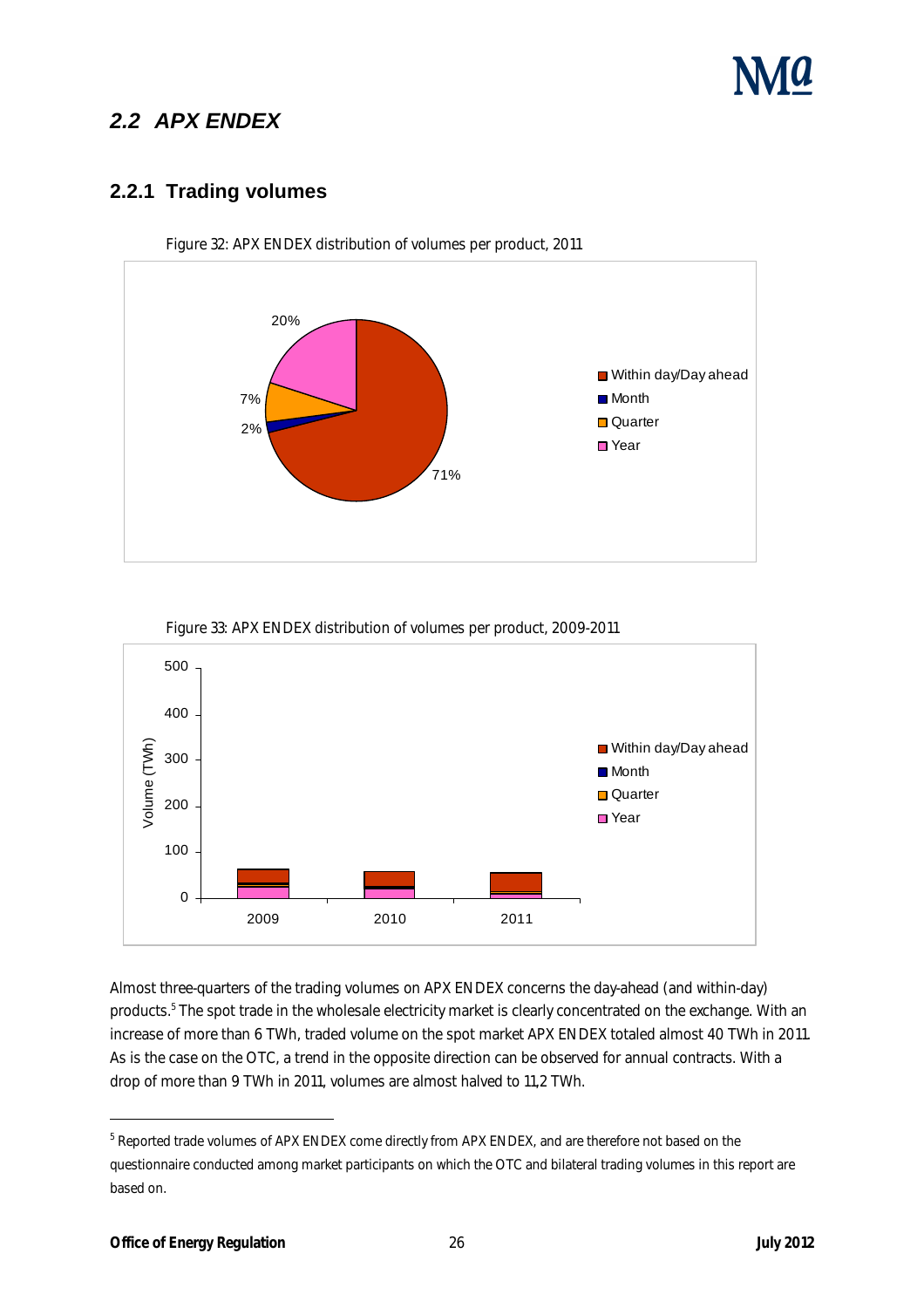|                   |      | . .  |      |
|-------------------|------|------|------|
| In TWh            | 2009 | 2010 | 2011 |
| <b>Within day</b> | 0.0  | 0.0  | 0.3  |
| Day ahead         | 29.0 | 33.4 | 39.5 |
| <b>Month</b>      | 2.9  | 0.8  | 1.0  |
| Quarter           | 5.4  | 3.1  | 3.9  |
| Year              | 25.7 | 20.7 | 11.2 |

#### Table 6: APX ENDEX volumes spot and futures – yearly total

|              | 2009    | 2010    | 2011    |
|--------------|---------|---------|---------|
| Within day   | 2,510   | 1,252   | 2,980   |
| Day ahead    | unknown | 761,581 | 905,655 |
| <b>Month</b> | 784     | 272     | 274     |
| Quarter      | 545     | 348     | 365     |
| Year         | 1,116   | 1,017   | 307     |

The figure below shows the price trends for futures products traded on APX ENDEX.





### **2.2.2 Liquidity indicators**

Price sensitivity gives an indication of the extent to which additional demand leads to price increases. It provides an insight into the amount of supply in the market that has not been called upon. It is therefore a measure of market depth on APX. Simulations of additional demand on the APX day-ahead market reveal that market depth in situations of large volumes of additional demand in 2011 is similar to that in 2010. Additional demand of 250 MW leads to an average price increase of 1.3%, 500 MW of additional demand to a price increase of approximately 2.7%. A limited volume of 50 MW of additional demand results in a price increase of 0.1%, which is an improvement compared with 2010.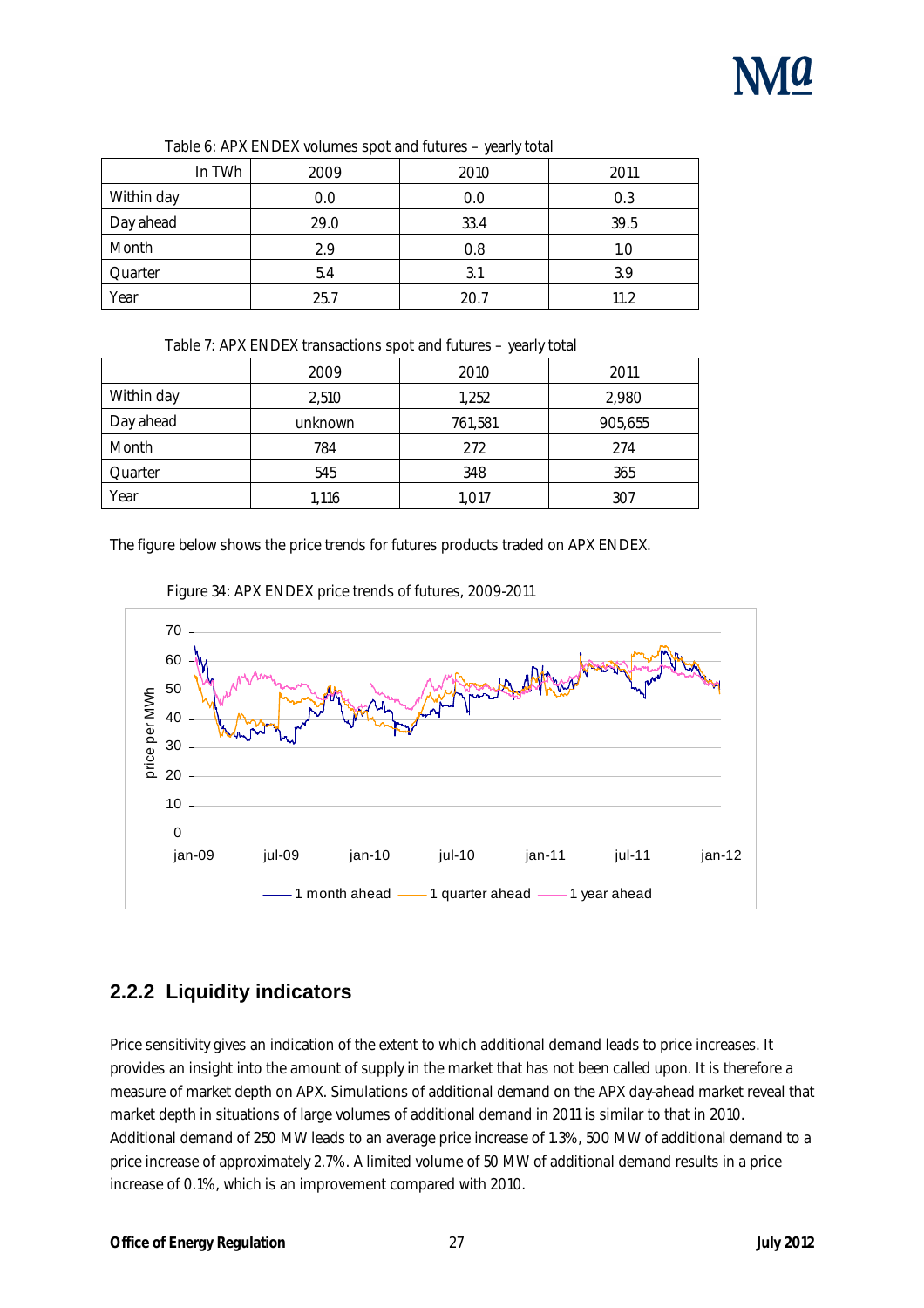





#### Table 8: APX ENDEX price sensitivity on spot market for extra demand – averages

| per year     |      |      |         |
|--------------|------|------|---------|
|              | 2009 | 2010 | 2011    |
| 50 MW extra  | 0.4% | 0.2% | $0.1\%$ |
| 250 MW extra | 2.0% | 1.3% | 1.3%    |
| 500 MW extra | 4.0% | 2.7% | 2.7%    |



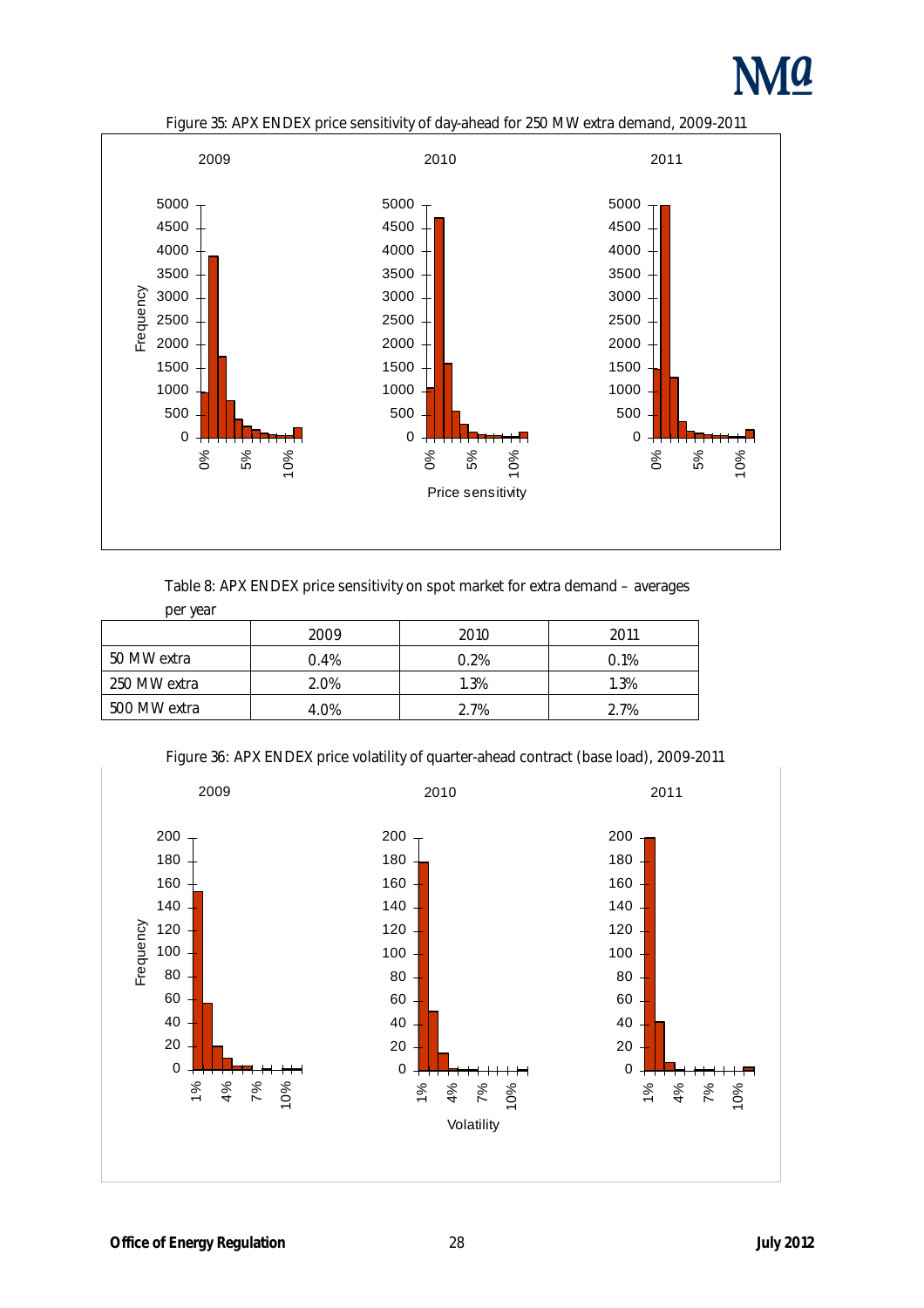

|                    | $\cdot$ |         | . .<br>. . |
|--------------------|---------|---------|------------|
|                    | 2009    | 2010    | 2011       |
| <b>Month ahead</b> | 1.7%    | 1.3%    | 1.4%       |
| Quarter ahead      | 1.4%    | $0.9\%$ | 0.8%       |
| <b>Year ahead</b>  | 1.2%    | 0.8%    | 1.0%       |

Price volatility is an indication of the magnitude of price fluctuations on the electricity market. In general, the higher volatility is, the higher uncertainty is surrounding the price. Among futures products on ENDEX, only the quarterly product's volatility decreased further. Volatility of the monthly and annual contracts slightly increased. This picture is largely in line with the volume trend in which quarterly contract trading has increased, and annual contract trading decreased.

### **2.2.3 Comparison of spot and balancing**

Based on a comparison of spot prices on electricity exchange APX with imbalance prices of transmission system operator TenneT, it is revealed that price differences between the within-day market and the imbalance market are larger than those between the day-ahead market and the imbalance market. Limited trading on the APX within-day market may be a reason. Another outcome worth noting is that price differences, including for day-ahead, can be of quite a magnitude at certain times.



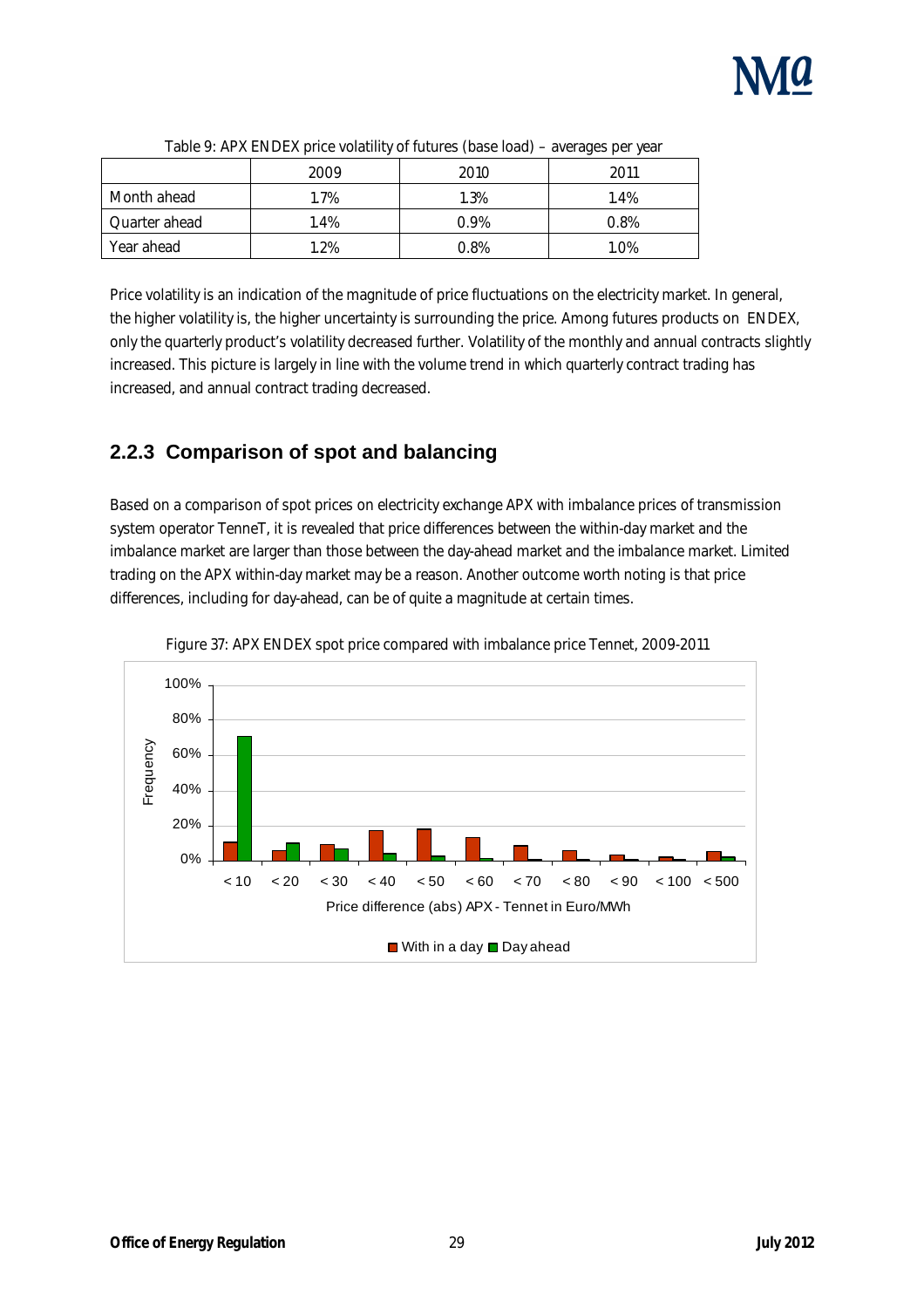

### **2.3 OTC**

#### **2.3.1 Trading volumes**



Figure 38: OTC distribution of volumes per product, 2011



Figure 39: OTC distribution of volumes per product, 2009-2011

#### **2.3.2 Liquidity indicators**

Price volatility and the bid-ask spread are key indicators for the confidence that market participants have in the platform concerned. Volatility reflects the degree of price fluctuation. Lower volatilities mean less uncertainty about prices. The bid-ask spread is an indication of the transactions costs. Lower spreads make it easier to conduct transactions.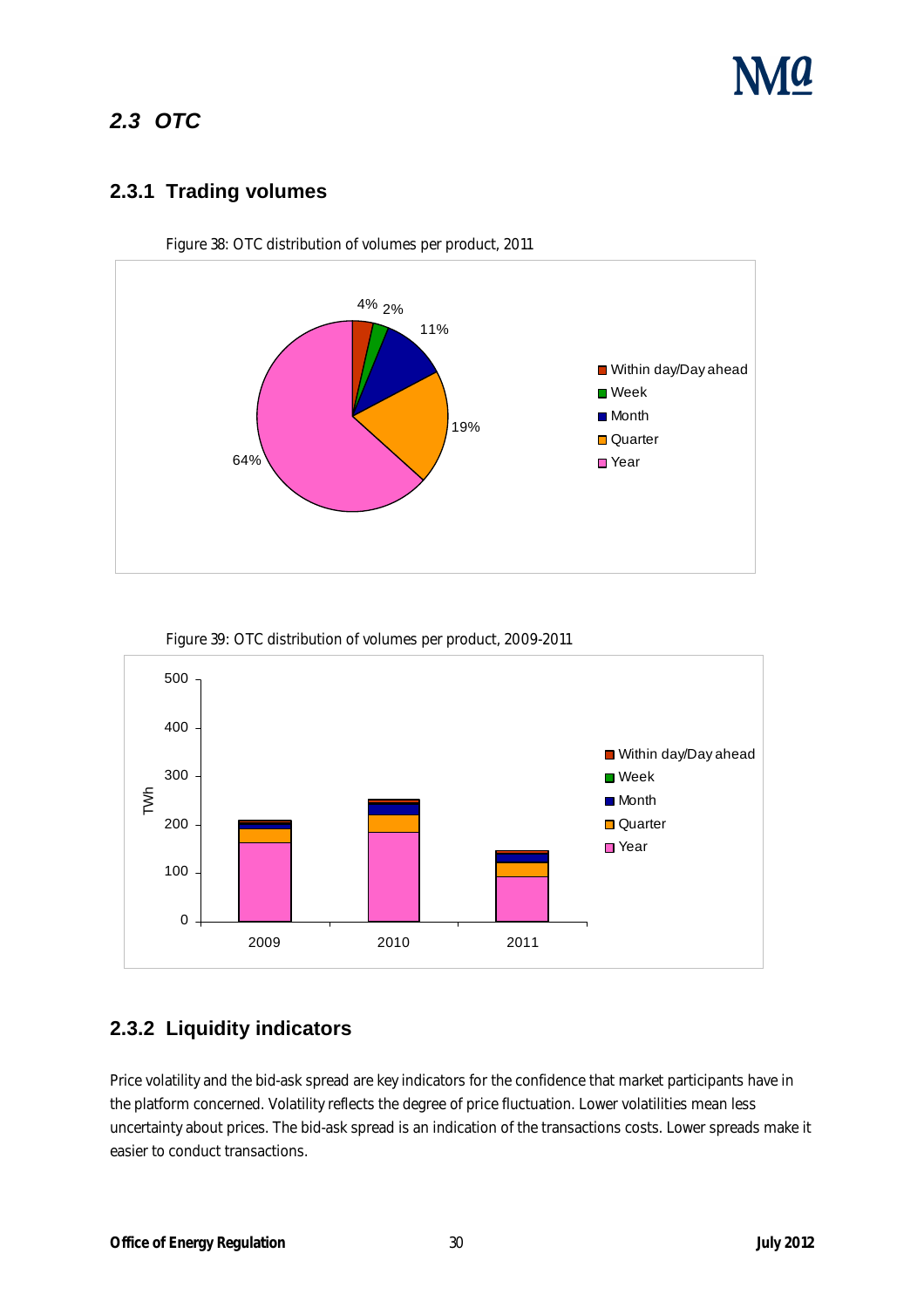



Figure 40: OTC price volatility of quarter-ahead contracts (base load), 2009-2011

|  |  |  |  | Table 10: OTC price volatility of base load contracts – averages per year |
|--|--|--|--|---------------------------------------------------------------------------|
|--|--|--|--|---------------------------------------------------------------------------|

|                      | 2009  | 2010    | 2011 |
|----------------------|-------|---------|------|
| Day ahead            | 11.7% | 10.9%   | 8.1% |
| <b>Month ahead</b>   | 1.8%  | 1.3%    | 1.3% |
| <b>Quarter ahead</b> | 1.6%  | 1.2%    | 1.2% |
| <b>Year ahead</b>    | 1.3%  | $0.9\%$ | 0.8% |

Figure 41: OTC bid-ask spread of quarter-ahead contracts (base load), 2009-2011

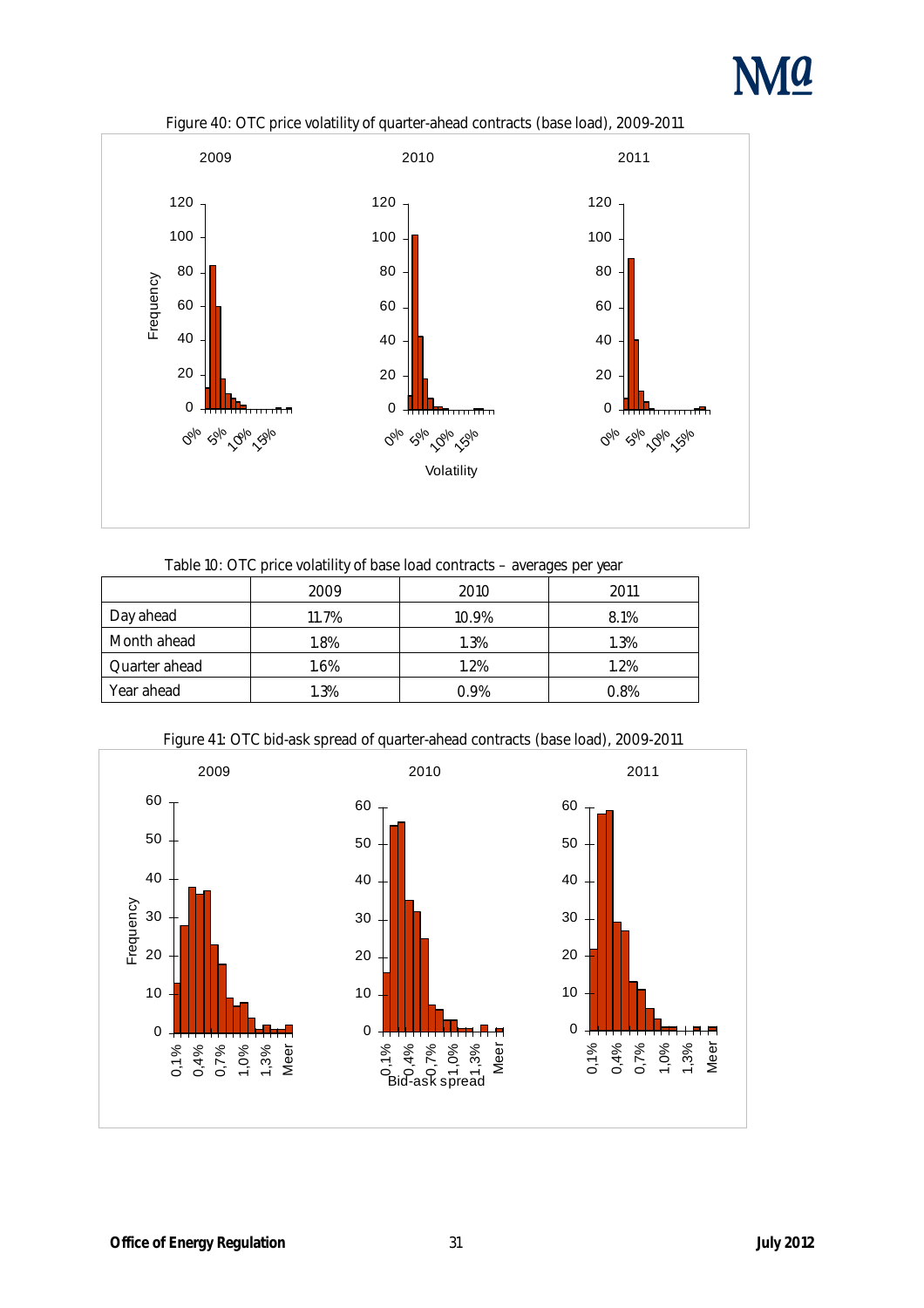

|                      |         |      | $\boldsymbol{\omega}$<br>$\cdot$ |
|----------------------|---------|------|----------------------------------|
|                      | 2009    | 2010 | 2011                             |
| Day ahead            | 1.7%    | 0.9% | $0.8\%$                          |
| <b>Month ahead</b>   | $0.8\%$ | 0.5% | 0.3%                             |
| <b>Quarter ahead</b> | 0.5%    | 0.3% | 0.3%                             |
| <b>Year ahead</b>    | 0.3%    | 0.3% | 0.2%                             |

| Table 11: OTC bid-ask spread of base load contracts - averages per year |
|-------------------------------------------------------------------------|
|-------------------------------------------------------------------------|

Price volatility and the bid-ask spread on the OTC in 2011 are similar to those in 2010. The decline in volumes on the forward market as a result of decreased trading in annual contracts has thus not led to a worsening of these liquidity indicators.

Market depth and trading horizons also give an indication of the level of liquidity on the wholesale electricity market. Market depth is an indication of the market's absorption capacity. The questionnaire had several questions (for different products) what volumes market participants could trade without affecting the price. The trading horizon is an indication of how far ahead contracts are traded. The questionnaire had questions on how many periods in advance market participants would trade in contracts with different durations.



Figure 42: OTC market depth, 2011

Figure 43: OTC trading horizon, 2011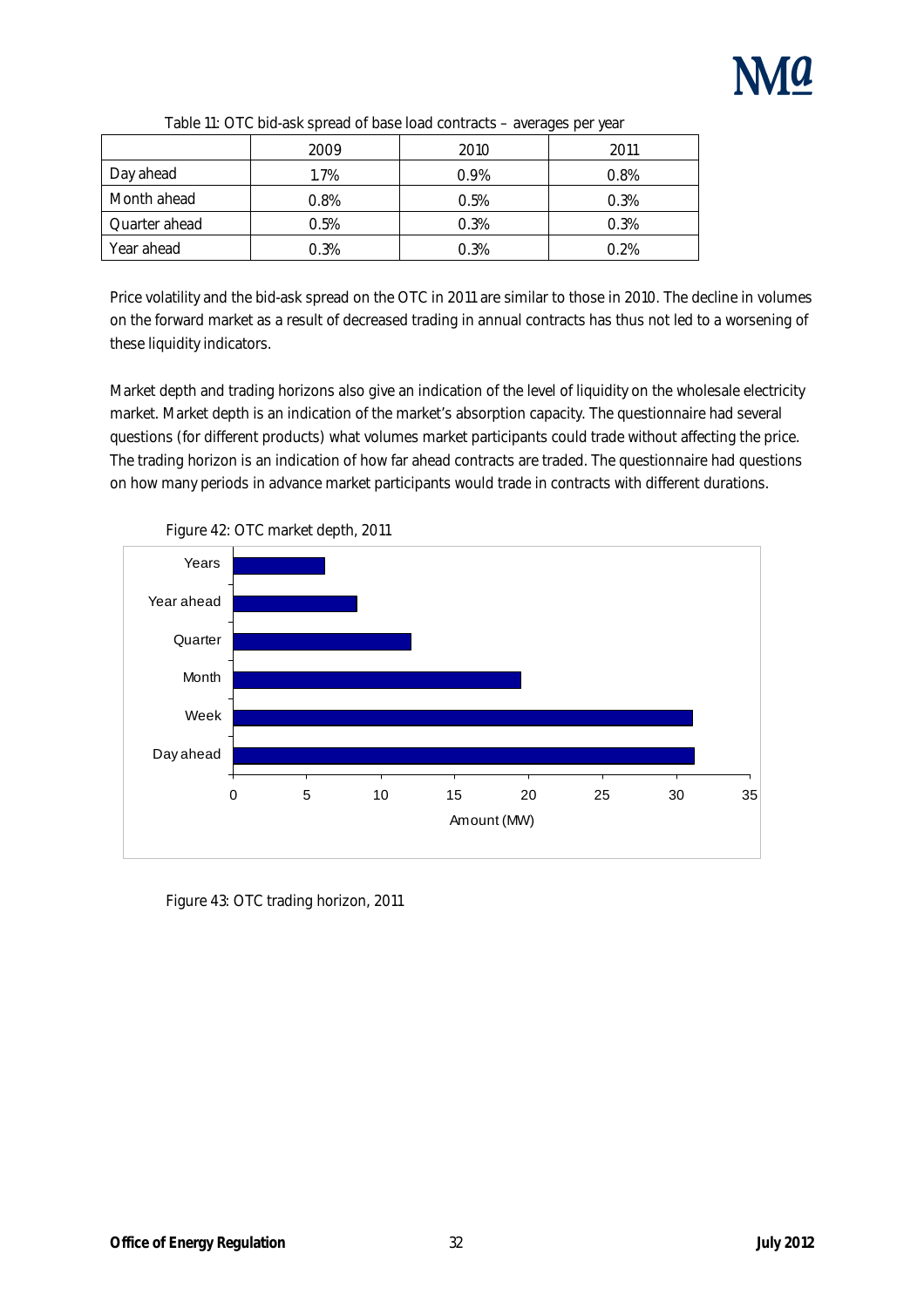

In this questionnaire, questions on market depth and trading horizons on the wholesale electricity market were asked for the first time. This means a comparison with previous years is not possible. It is expected though that the market is the deepest in day-ahead products, and that it becomes less deep the longer the product's duration. Future measurements should shed some light on the OTC's market depth.

### **2.3.3 International comparison**

When comparing OTC prices in the Netherlands, England, Germany and France, it turns out that these prices largely follow each other, but that the price levels can differ, and that individual outliers (upwards or downwards) are possible. Price volatility in the Netherlands in 2011 was higher than in Germany and England. The bid-ask spread in the Netherlands, however, was lower in 2011 than in Germany and England. This international comparison, too, shows that liquidity in the Netherlands has not decreased as a result of a drop in trading volumes.



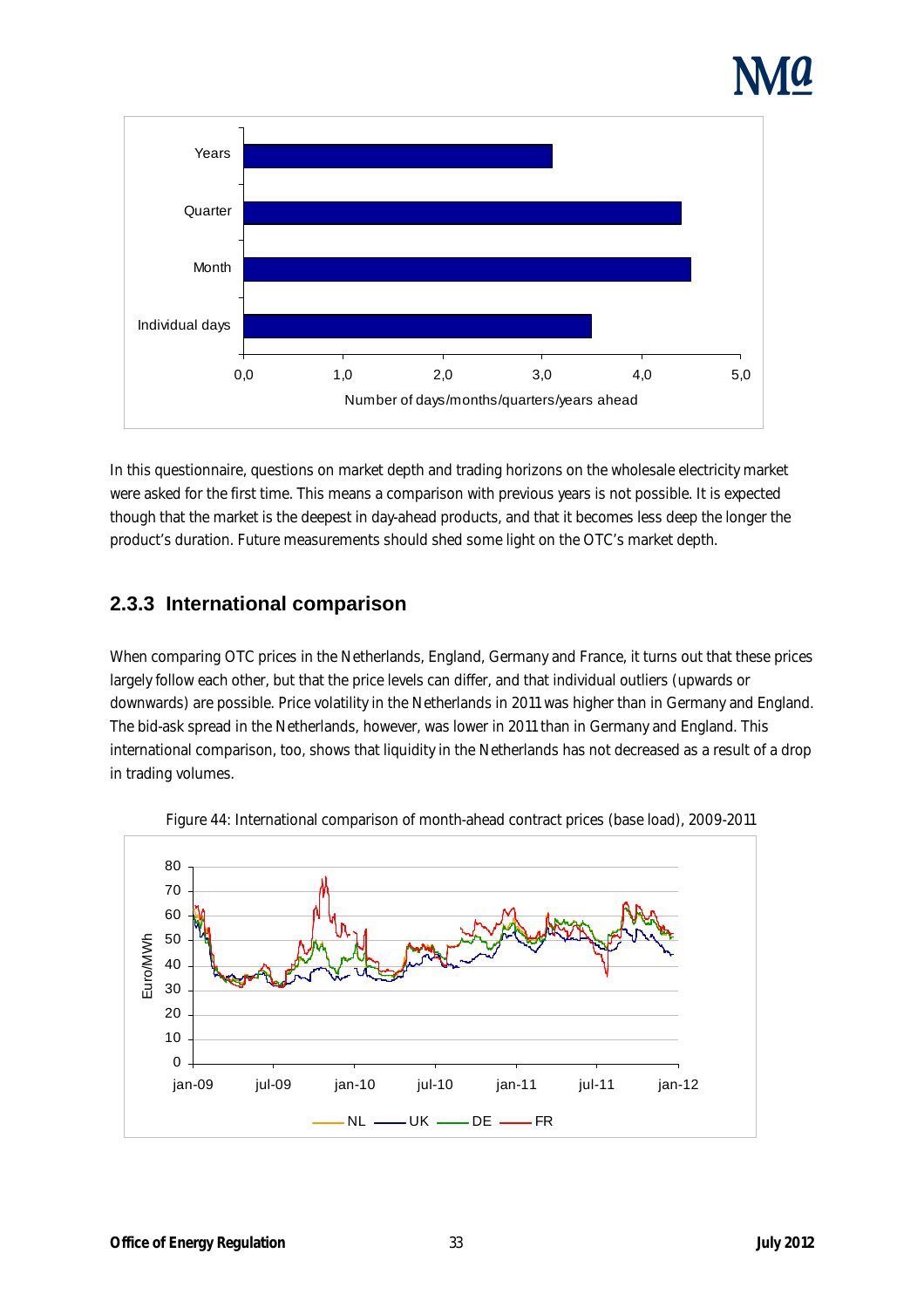





Figure 46: International comparison of bid-ask spread of month-ahead contracts (base load), 2009-2011